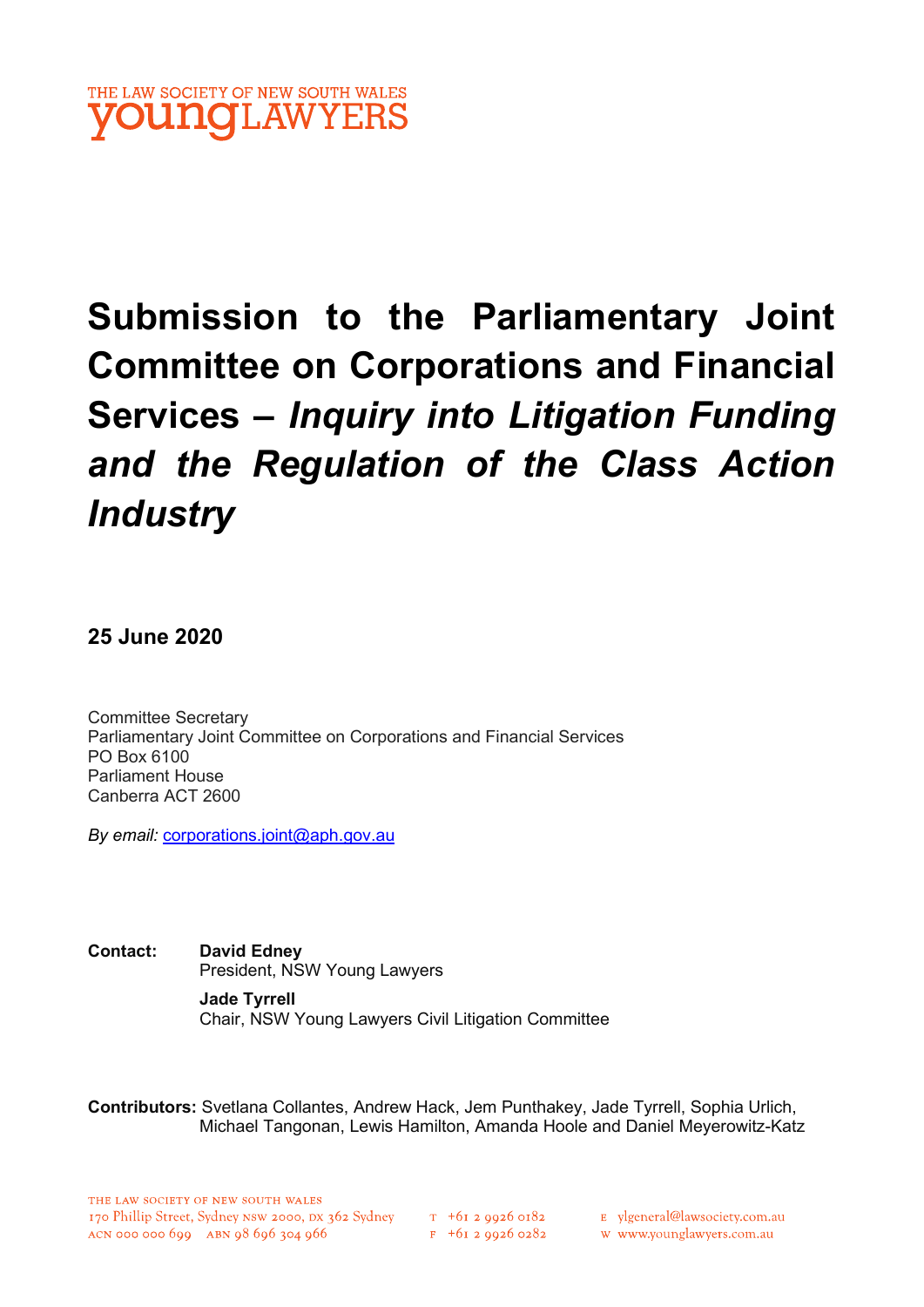The NSW Young Lawyers Civil Litigation Committee makes the following submission in response to the Terms of Reference of the Parliamentary Inquiry by the Joint Committee on Corporations and Financial Services into Litigation Funding and the Regulation of the Class Action Industry

## NSW Young Lawyers

NSW Young Lawyers is a division of The Law Society of New South Wales. NSW Young Lawyers supports practitioners in their professional and career development in numerous ways, including by encouraging active participation in its 15 separate committees, each dedicated to particular areas of practice. Membership is automatic for all NSW lawyers (solicitors and barristers) under 36 years and/or in their first five years of practice, as well as law students. NSW Young Lawyers currently has over 15,000 members.

## Civil Litigation Committee

The NSW Young Lawyers Civil Litigation Committee comprises of a group of over 1800 members and covers all aspects of civil litigation with a focus on advocacy, evidence and procedure in all jurisdictions. Our activities, direction and focus are very much driven by our members, which include barristers, solicitors and law students. The Committee seeks to improve the administration of justice, with an emphasis on advocacy, evidence and procedure.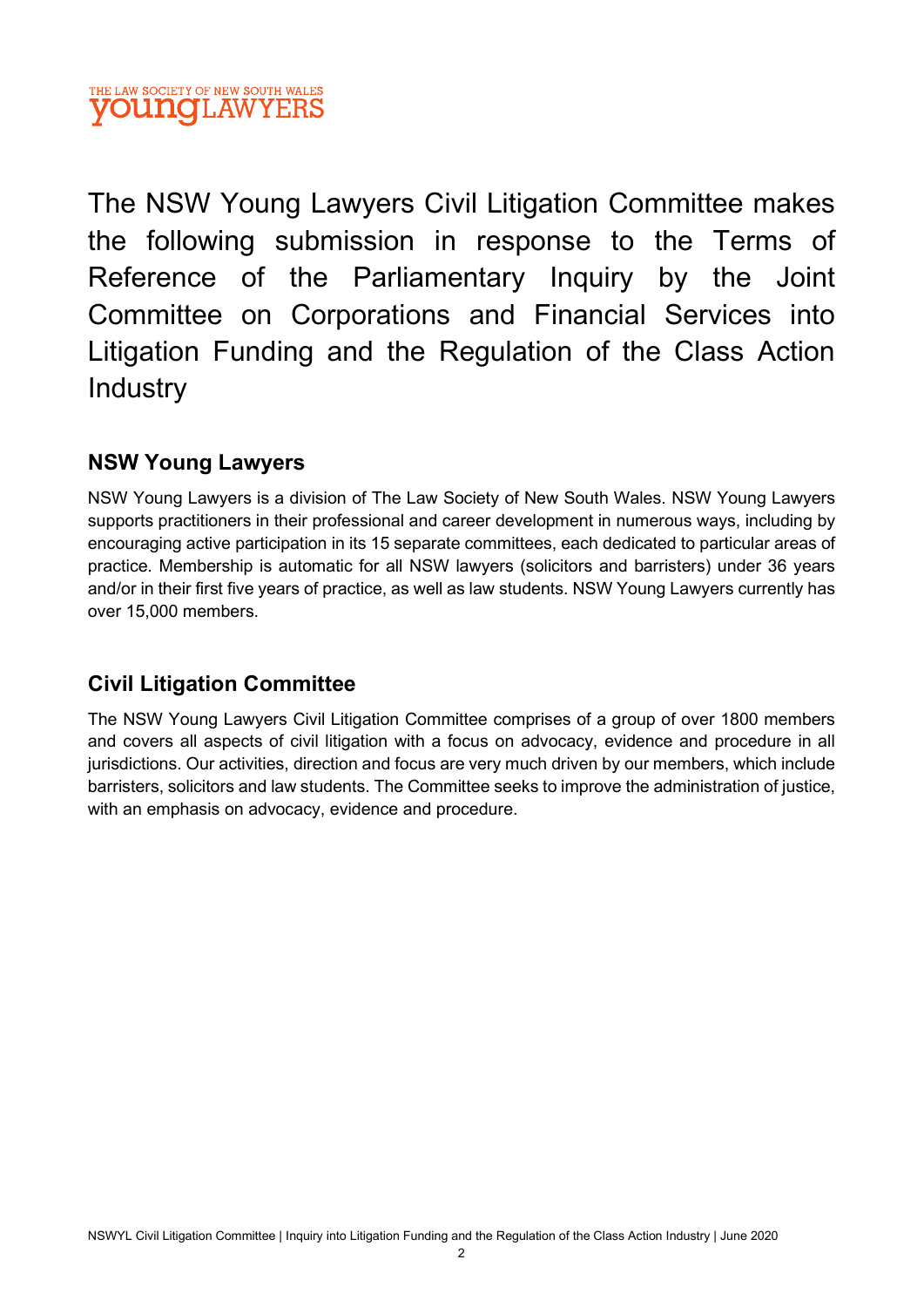

# Summary of Recommendations

In summary, NSW Young Lawyers (NSWYL) makes the following recommendations:

- 1. The ban on contingency fees in class actions should be lifted as contingency fee class actions:
	- (a) increase access to justice by providing a further avenue for clients and greater flexibility for law firms;
	- (b) are likely to increase returns to group members; and
	- (c) are subject to conflicts of interest already inherent in no-win, no-fee class actions, which may be addressed by the requirement for Court approval of the contingency fee at settlement or judgment.
- 2. The litigation funding exemption to the managed investment scheme regime should not be repealed. Accordingly, the Australian Financial Services Licence (AFSL) licencing scheme should not apply to litigation funders, nor should the legislature impose a new licencing regime specific to litigation funders.
- 3. Part IVA of the Federal Court of Australia Act 1976 (Cth) (FCAA) should be amended to provide express statutory authority for the Court to grant a common fund order (CFO) at any stage of a class action proceeding, provided the litigation funder is no better off than group members after settlement or judgment. The ideal form of CFO is where expenses (including legal costs) are paid by the funder out of its share, so as to encourage funders to keep costs down and guarantee that the majority of a settlement or judgment sum falls in the hands of group members.
- 4. When deciding between competing class actions, the Court should not favour the first proceeding filed simply on that basis.
- 5. Save for exceptional circumstances, the Court should require the following information to accompany an application for approval of a settlement:
	- (a) the date the proceeding commenced;
	- (b) the estimated number of group members before opt out;
	- (c) the number of valid opt outs;
	- (d) the number of registered group members;
	- (e) the number of funded and unfunded group members;
	- (f) the identity and location of the funder;
	- (g) the amount of security for costs paid;
	- (h) the estimated value of the claims at the outset and at the time of settlement;
	- (i) the settlement sum and any non-monetary relief;
	- (j) the funding commissions payable under funding agreements (%);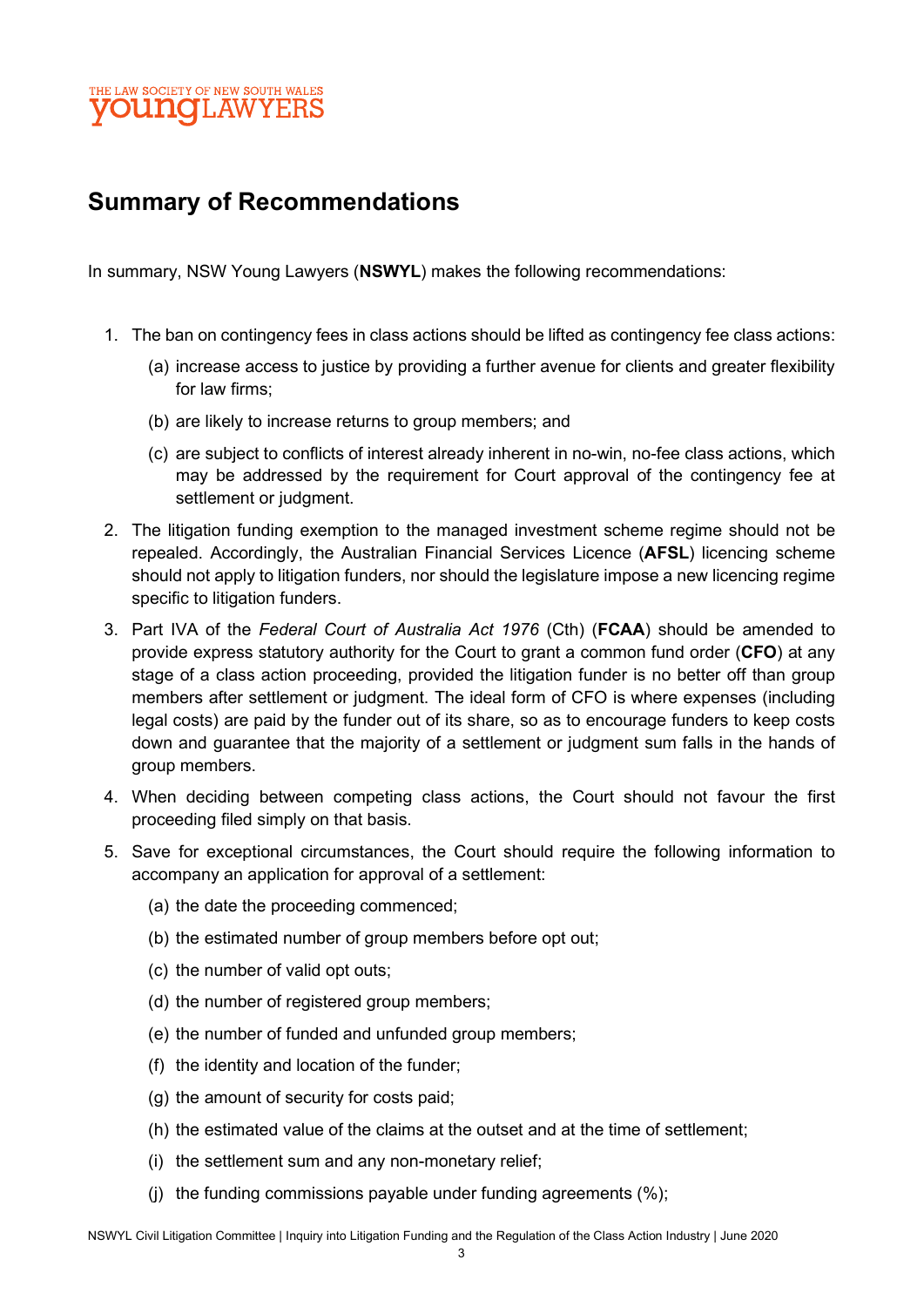

- (k) the total amount of the funding commission (and % of the gross settlement sum) that the funder would be paid:
	- (i) pursuant to its contractual entitlements under the funding agreements,
	- (ii) following a funding equalisation order (if one is sought), and
	- (iii) following a common fund order (if one is sought),

as the case may be;

- (l) total costs broken down into legal fees, counsel's fees, expert fees and other disbursements;
- (m) any costs orders paid in the proceedings;
- (n) payments to lead applicants (their claims and recognition payments);
- (o) other reimbursements and payments, including pursuant to cy-près orders;
- (p) the average payment to all group members, funded group members and unfunded group members (and the % of the gross settlement sum); and
- (q) the number of group members who reached compromises, executed releases or covenanted not to sue during the class action, the estimated value of their claims and the value of such releases (aggregated and anonymised).

On approval of the settlement, or where the class action proceeds to judgment, corresponding information should be set out in the judgment.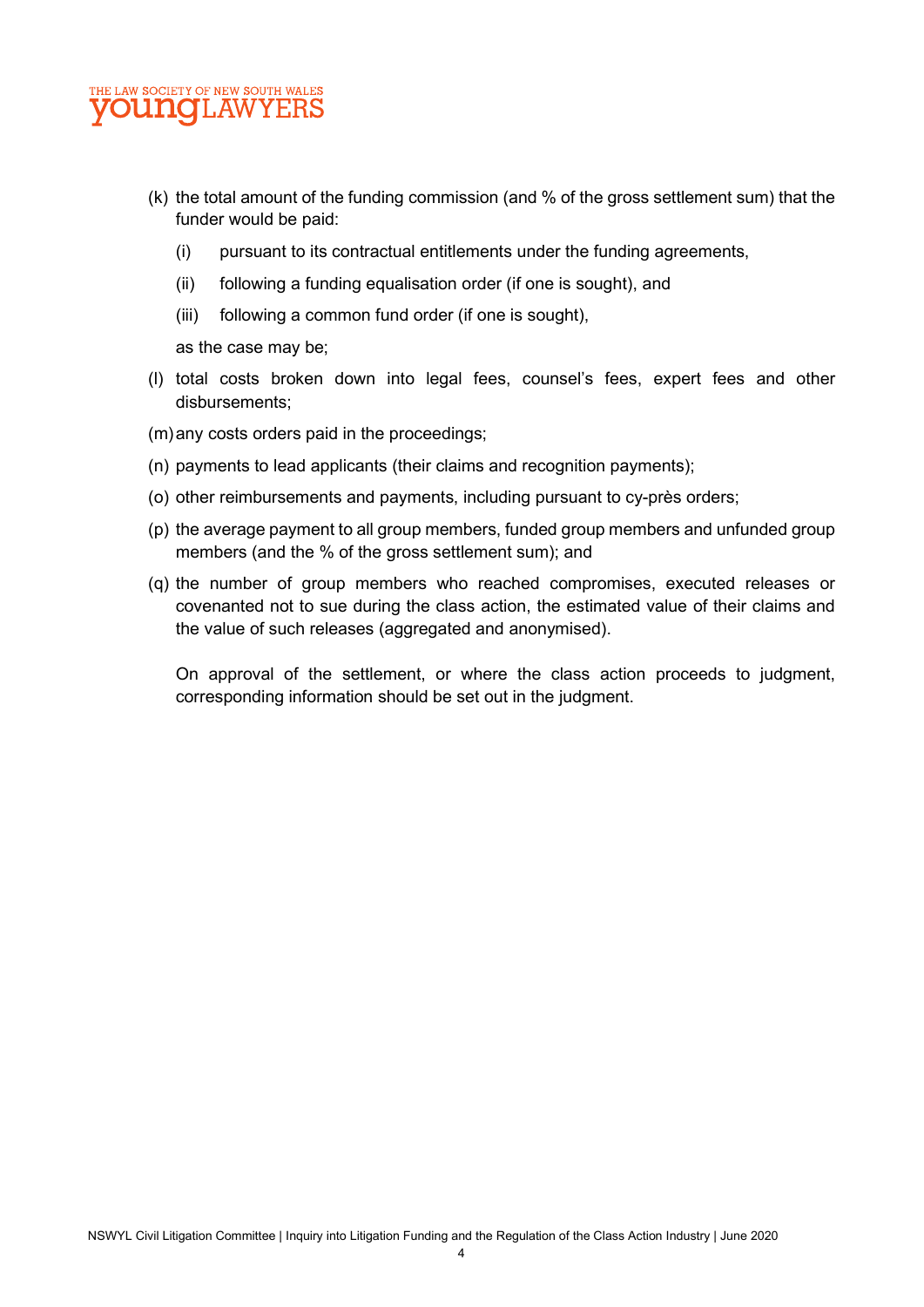# Submissions upon Terms of Reference

#### 1. What evidence is available regarding the quantum of fees, costs and commissions earned by litigation funders and the treatment of that income

- 1.1. NSWYL refers to the extensive empirical research on class action settlements or judgments published by Professor Vince Morabito, one of the most widely cited and highly regarded academics in the field of class actions.<sup>1</sup> NSWYL considers that Morabito's opus of research is the most accurate source of evidence with respect to the quantum of fees, costs and commissions earned by litigation funders, and does not seek to add to it.
- 2. The impact of litigation funding on the damages and other compensation received by class members in class actions funded by litigation funders
	- 2.1. NSWYL refers to [1.1].

#### 3. The potential impact of proposals to allow contingency fees and whether this could lead to less financially viable outcomes for plaintiffs

3.1. While NSWYL recognises there to be reasonable arguments both for and against contingency fees, and a significant difference of opinion within the profession, on balance NSWYL submits that lifting the ban on contingency fees for class actions is likely to: (a) increase access to justice by allowing plaintiffs and represented group members to commence class actions that litigation funders are not inclined to fund and law firms are not willing to conduct on a no-win, no-fee basis; and (b) increase the returns to plaintiffs and group members, when compared to funded litigation or litigation conducted on a no-win, no-fee basis. In lifting the ban on contingency fees, NSWYL submits that the amending legislation should confer on the Court power to regulate, review and approve the award of a contingency fee at the point of settlement or judgment.

#### Increased access to justice

3.2. One of the paramount objectives underlying the introduction of the class actions regimes in Part IVA of the FCAA and its cognates in NSW, Victoria, Queensland and Western Australia was to increase access to justice by reducing costs to group members.<sup>2</sup> Representative proceedings have long been part of Australian law, via equitable principles that date back to an 1805 decision of the UK Court of Chancery<sup>3</sup>

<sup>3</sup> Adair v The New River Company (1805) 11 Ves 429; (1805) 32 ER 1153; also Cockburn v Thompson (1809) 16 Ves 321; (1809) 33 ER 1005; Meax v Maltby (1818) 2 Sw 277; (1818) 36 ER 621; Taylor v Salmon (1838) 4 My & Cr 134;

<sup>1</sup> NSWYL supports the examination of class action settlements 'which have been of very real concern' to the Court: Klemweb Nominees Pty Ltd (as trustee for the Klemweb Superannuation Fund) v BHP Group Limited [2019] FCAFC 107; (2019) 369 ALR 583, [139] (Lee J).

<sup>&</sup>lt;sup>2</sup> The Law Reform Commission, Grouped Proceedings in the Federal Court (Report No 46, 1988), 8-9.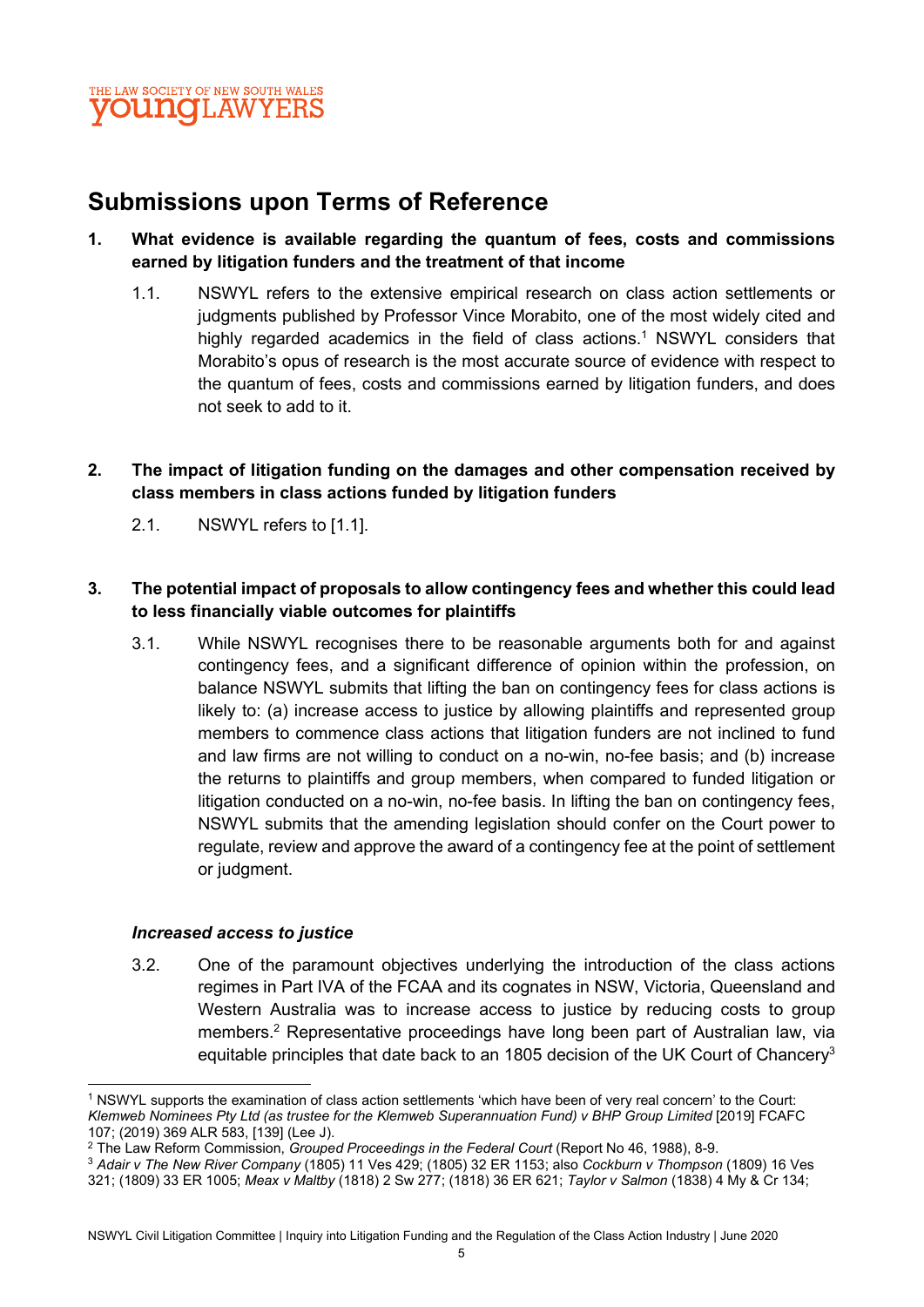and, later, formal rules of Court.<sup>4</sup> The commencement of Part IVA of the FCAA on 4 March 1992 marked the first of several milestones on the path to greater access to justice. Those milestones include:

- In 1993, the torts of champerty and maintenance, which forbade litigation funding, were abolished in NSW.<sup>5</sup>
- On 1 January 2000, Victoria introduced a class actions regime, modelled off Part IVA of the FCAA.<sup>6</sup>
- On 30 August 2006, the High Court of Australia, by a 5-2 majority, ruled that litigation funding of class actions did not constitute an abuse of process.<sup>7</sup>
- On 21 January 2009, the first reported funding equalisation order was made in a class action. $^8\,$
- On 7 December 2010, NSW introduced a class actions regime.<sup>9</sup>
- On 26 October 2016, following the decision in Pathway Investments v National Australia Bank Ltd [2012] VSC 625, the Full Court of the Federal Court of Australia ruled that the Court had the power to make a CFO.<sup>10</sup>
- On 1 March 2017, Queensland introduced a class actions regime;<sup>11</sup> and
- On 4 December 2019, in BMW Australia Ltd v Brewster; Westpac Banking Corporation v Lenthall, the High Court ruled, by a 5-2 majority, that the Court did not have power to make CFOs in advance of a settlement or judgment.<sup>12</sup>
- 3.3. NSWYL submits that, apart from Brewster, each of these milestones had the effect of increasing the prevalence of class actions, and accordingly, increasing access to justice for group members who would otherwise have had to abandon their claims or bring individual proceedings (at a higher cost). NSWYL submits that lifting the ban on contingency fees will similarly increase the prevalence of class actions, by opening up another avenue to finance class action proceedings.

Calvert on Parties (1847, 2nd ed) cited in P Dawson Nominees Pty Ltd v Multiplex Limited [2007] FCA 1061; (2007) 242 ALR 111; (2007) 25 ACLC 1192, [13] (Finkelstein J).

<sup>4</sup> Rules of the Supreme Court 1883 (UK), ord 16 r 9; Supreme Court Rules 1957 (Vic), ord 16 r 9; Federal Court Rules 1979 (Cth) ord 6, r 13 cited in Justice Bernard Murphy, 'The Operation of the Australian Class Action Regime' (Speech, Bar Association of Queensland, 10 March 2013) <https://www.fedcourt.gov.au/digital-law-library/judgesspeeches/justice-murphy/murphy-j-20130309#\_ftn1>.

<sup>5</sup> Maintenance, Champerty and Barratry Abolition Act 1993 (NSW), ss 3-4A. Victoria abolished these torts in 1969 by the insertion of s 32 into the Wrongs Act 1958 (Vic) pursuant to s 4 of the Abolition of Obsolete Offences Act 1969 (Vic). <sup>6</sup> Supreme Court Act 1986 (Vic), Part 4A.

 $^7$  Campbells Cash & Carry Pty Ltd v Fostif Pty Ltd [2006] HCA 41; (2006) 229 CLR 386; (2006) 229 ALR 58; (2006) 80 ALJR 1441 ('Fostif').

<sup>8</sup> Dorajay Pty Ltd v Aristocrat Leisure Ltd [2009] FCA 19, [14], [17] (Stone J).

<sup>&</sup>lt;sup>9</sup> Civil Procedure Act 2005 (NSW), Part 10

<sup>&</sup>lt;sup>10</sup> Money Max Int Pty Ltd (Trustee) v QBE Insurance Group Limited [2016] FCAFC 148; (2016) 245 FCR 191; (2016) 338 ALR 188 ('Money Max').

<sup>&</sup>lt;sup>11</sup> Civil Proceedings Act 2011 (Qld), Part 13A.

<sup>12</sup> BMW Australia Ltd v Brewster; Westpac Banking Corporation v Lenthall [2019] HCA 45; (2019) 374 ALR 627; (2019) 94 ALJR 51 ('Brewster').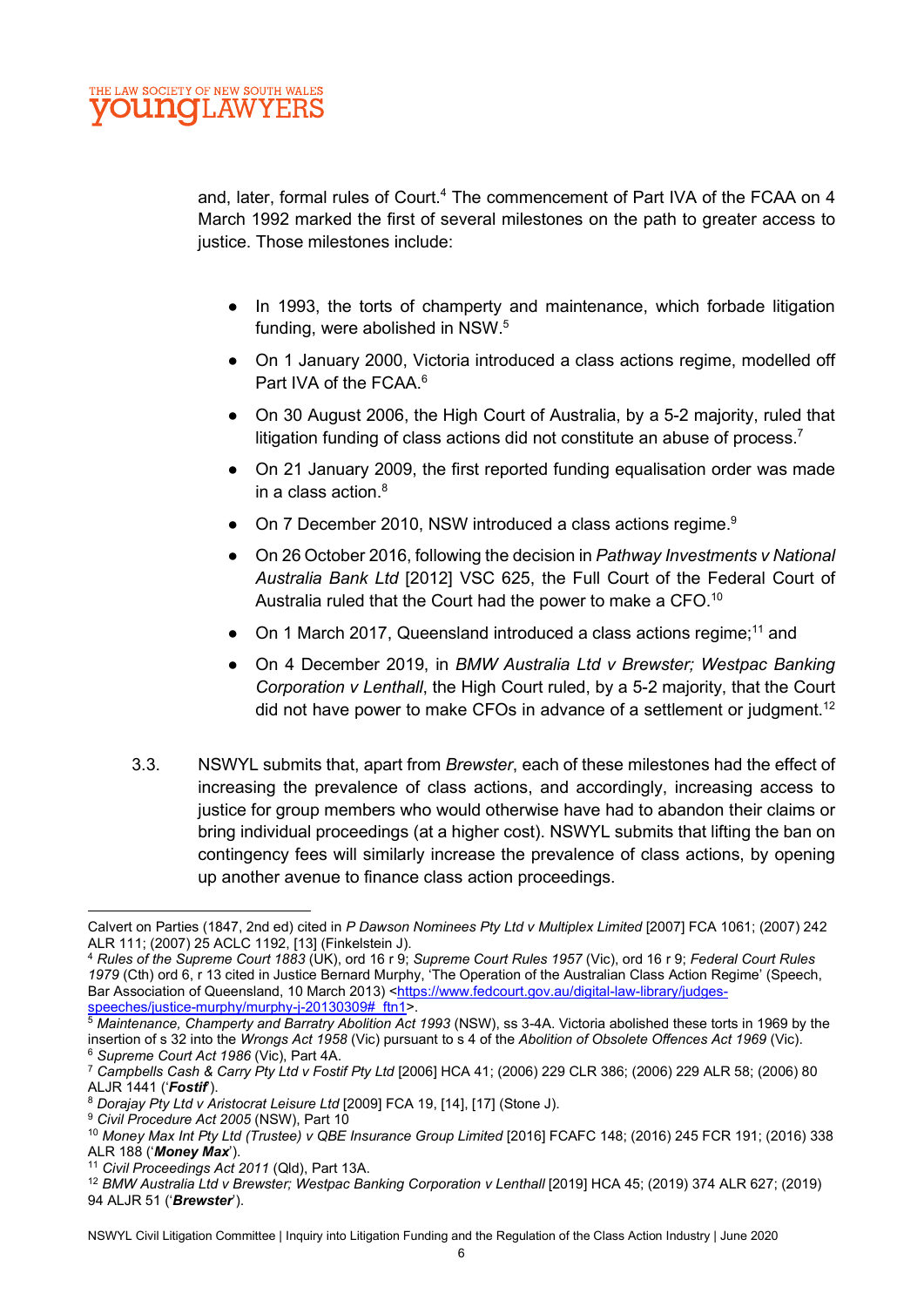

3.4. Someone has to bear the costs of conducting a class action, and at present, there are five ways to finance a class action:

(a) Wealthy lead applicant: in the rarest of cases, the lead applicant may have enough funds to cover the costs of conducting a class action by paying invoices on a fixed-fee or time-costed basis. It is likely that this kind of lead applicant would also be required to pay security for costs. An example is the Pizza Hut Class Action, conducted by Jim Kartsounis & Co (case dismissed at trial, dismissal upheld on appeal).<sup>13</sup>

(b) Open funded: a third-party litigation funder covers the costs of conducting the case, pays security for costs, takes responsibility for adverse costs orders and, in exchange, takes a percentage of the amount recovered in a settlement or judgment paid to those group members that have signed funding agreements. The funder also has its reasonable legal costs and disbursements reimbursed out of such settlement or judgment. These class actions are 'open', which means that a group member need not sign a funding agreement in order to benefit from a settlement or judgment. Funders typically conduct a 'bookbuild' to sign up group members to the funding agreement, and at the conclusion of the proceedings, the applicant/funder may apply for a funding equalisation order or a CFO to deal with 'free riders' that benefited from the class action but did not sign a funding agreement.

(c) Closed funded: all of the above at [3.4(b)] applies to a closed funded class action, save that group members are defined as those who have signed a funding agreement on or before the commencement of the class action. Prior to Money Max (26 October 2016), anecdotal evidence suggested that, 'litigation funders are generally unwilling to agree to fund large representative proceedings unless one of the criteria defining the group members is that the person has entered into a funding agreement with the litigation funder'.<sup>14</sup> Courts have encouraged open class actions over closed class actions, as open class actions meet 'the access to justice aims of the Part IVA regime'.<sup>15</sup> It is possible for a closed class to be opened, as it is for an open class to be closed.<sup>16</sup> Funding equalisation orders and CFOs are not applicable to closed

<sup>&</sup>lt;sup>13</sup> Diab Pty Ltd v YUM! Restaurants Australia Pty Ltd [2016] FCA 43; Adele Ferguson, 'Pizza Hut set for the courts over cut-price pizzas', The Sydney Morning Herald (online, 28 April 2017)

<sup>&</sup>lt;https://www.smh.com.au/business/companies/pizza-hut-set-for-the-courts-over-cutprice-pizzas-20170428-gvurlt.html>. <sup>14</sup> Blairgowrie Trading Ltd v Allco Finance Group Ltd (Receivers & Managers Appointed) (In Liq) [2015] FCA 811; (2015) 325 ALR 539; (2015) 108 ACSR 1, [23]-[24], [86] (Wigney J). See also Money Max, (n 10) [185]-[188] (Murphy, Beach, Gleeson JJ).

<sup>&</sup>lt;sup>15</sup> Multiplex Funds Management Ltd v P Dawson Nominees Pty Ltd [2007] FCAFC 200, [117], [198] (Jacobson J, French and Lindgren JJ agreeing); Blairgowrie Trading Ltd v Allco Finance Group Ltd (Receivers & Managers Appointed) (In Liq) [2015] FCA 811; (2015) 325 ALR 539; (2015) 108 ACSR 1, [225] (Wigney J); Money Max, (n 10) [14], [177]-[179], [192]- [205] (Murphy, Beach, Gleeson JJ); Pearson v State of Queensland [2017] FCA 1096, [14] (Murphy J); Perera v GetSwift Limited [2018] FCAFC 202; (2018) 263 FCR 92; (2018) 363 ALR 394, [166] (Middleton, Murphy, Beach JJ) ('Perera'). 16 Federal Court of Australia Act 1976 (Cth), ss 33C, 33K, 33ZF ('FCAA'); Federal Court Rules 2011 (Cth), rr 1.40, 1.41, 16.53 (party must apply for leave to amend pleadings); Blairgowrie Trading Ltd v Allco Finance Group Ltd (Receivers & Managers Appointed) (In Liq) [2015] FCA 811; (2015) 325 ALR 539; (2015) 108 ACSR 1, [50], [171], [175]-[177] (Wigney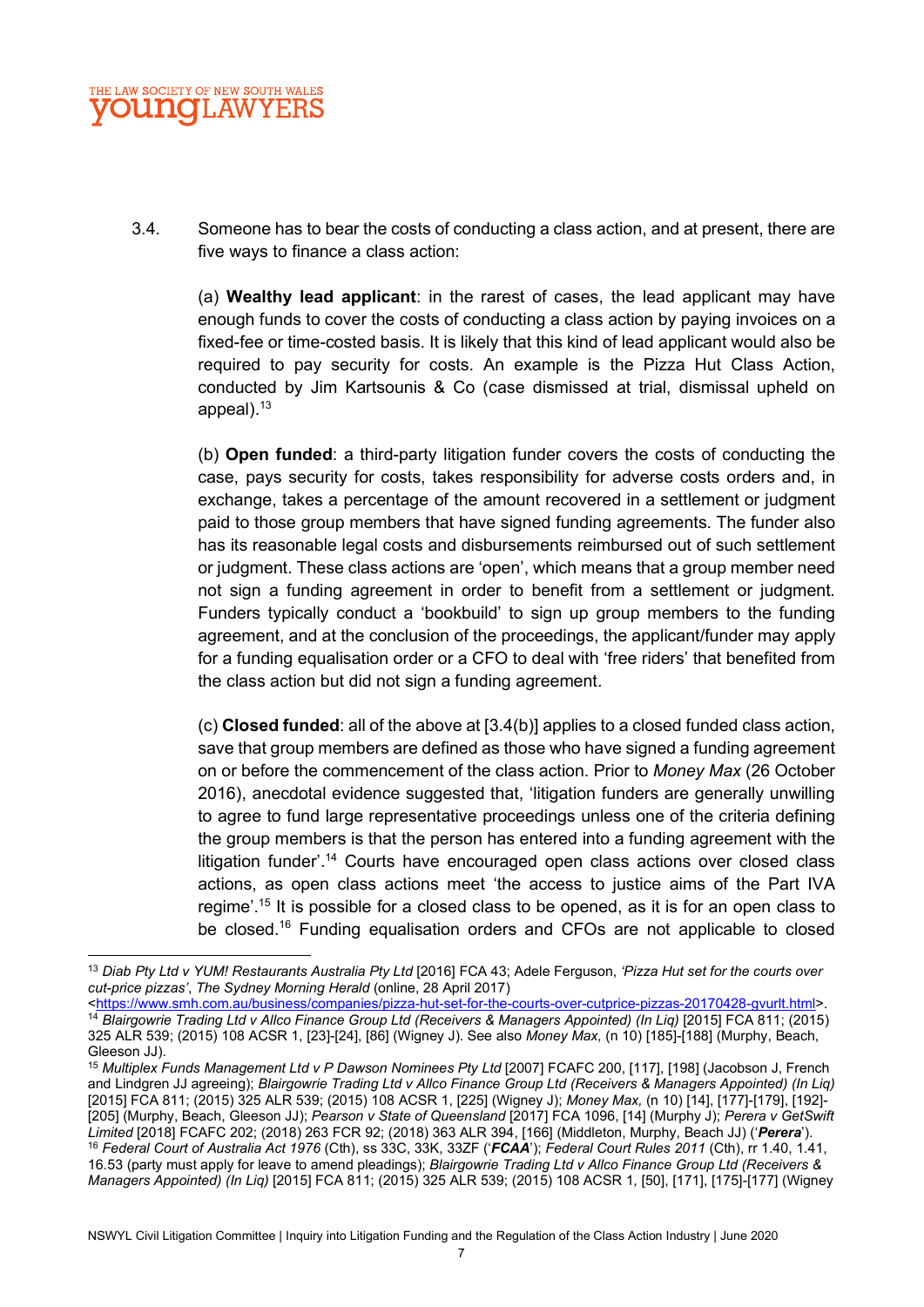funded class actions as there are no 'free riders'.

(d) Levies: also known as 'self-funded', the group members are invited to become clients of the law firm conducting the class action and contribute funds towards the class action. This method has been described as, 'an important alternative to commercial litigation funders and should, to the extent possible, be encouraged'.<sup>17</sup> Group members who have contributed levies are typically reimbursed in priority, with interest.<sup>18</sup> However, as with ordinary litigation, group members who have suffered losses may be exposing themselves to increased loss by contributing to the upfront costs of the class action.<sup>19</sup> Notable examples include Macpherson Kelley's Timbercorp, Great Southern, and Willmott Forests Class Actions (Timbercorp was dismissed at trial, while the settlements in Great Southern and Willmott Forests only partially reimbursed group members for the levies they had contributed):<sup>20</sup> and Levitt Robinson's Storm Financial Class Actions (settlements totalling \$143 million).<sup>21</sup>

(e) **No-win, no-fee**: also known as 'conditional' or 'on spec',  $22$  the law firm bills the lead applicant on a time-costed or fixed-fee basis, but does not require payment unless and until there is a successful outcome (conditional fee basis). The Court approves the reasonable legal fees and disbursements, which are deducted from the settlement or judgment sum. The law firm is responsible for all disbursements, including barristers', experts' and Court fees. It is possible to run such class actions in a 'lean' fashion, maximising the returns to group members.<sup>23</sup> Typically, there is no security for costs order (although there are instances where the law firm has volunteered to pay security for costs, $24$  and the Court has the power to require group

J); Pearson v State of Queensland [2017] FCA 1096; Ethicon Sàrl v Gill [2018] FCAFC 137; (2018) 264 FCR 394, [7], [14]-[17] (Allsop CJ, Murphy, Lee JJ); Haselhurst v Toyota Motor Corporation Australia Ltd t/as Toyota Australia [2020] NSWCA 66, [17] (Bell P, Macfarlan, Leeming, Payne JJA agreeing).

<sup>17</sup> Australian Securities and Investments Commission v Richards [2013] FCAFC 89, [53] (Jacobson, Middleton, Gordon JJ); Abbott v Zoetis Australia Pty Ltd (No 2) [2019] FCA 462; (2019) 369 ALR 512, [40] (Lee J)).

<sup>18</sup> Richards v Macquarie Bank Limited (No 5) [2013] FCA 1442, [28]-[29] (Logan J), whereby interest was awarded at rates no higher than that provided for in the then practice note, 'CM16', that is, 'a rate which is regarded as generally appropriate in litigation' in the Federal Court and which would 'also have a wider approval amongst other courts in this country'.

<sup>19</sup> See, eg Woodcroft-Brown v Timbercorp Securities Ltd & Ors (No 2) [2011] VSC 526; (2011) 253 FLR 240; (2011) 85 ACSR 354; The Senate Economics References Committee, Agribusiness managed investment schemes: Bitter harvest (11 March 2016), Chapter 12.

 $^{20}$  Woodcroft-Brown v Timbercorp Securities Ltd & Ors (No 2) [2011] VSC 526; (2011) 253 FLR 240; (2011) 85 ACSR 354; Clarke (as Trustee of the Clarke Family Trust) v Great Southern Finance Pty Ltd (Receivers and Managers Appointed) (in liquidation) [2014] VSC 516; Kelly v Willmott Forests Ltd (in liquidation) (No 5) [2017] FCA 689. <sup>21</sup> Richards v Macquarie Bank Limited (No 5) [2013] FCA 1442; Lee v Bank of Queensland Limited [2014] FCA 1376; [2014] 103 ACSR 436; Sherwood v Commonwealth Bank of Australia (No 5) [2015] FCA 688; Lee v Westpac Banking Corporation [2017] FCA 1553.

 $22$  Although the terms 'speculative' and 'no-win, no-fee' are frequently used to refer to arrangements billed on a timecosted or fixed-fee basis where payment is collected at the point of settlement or judgment, technically, these terms also describe contingency fee arrangements, which are also speculative, with a fee only charged on a 'win'.

<sup>&</sup>lt;sup>23</sup> In Slater & Gordon's NAB Junk Insurance Class Action, the costs amounted to only \$3.8 million, or 7.7%, of the \$49.5 million settlement: Clark v National Australia Bank Limited (No 2) [2020] FCA 652, [29]-[30], ord 5 (Lee J).

<sup>&</sup>lt;sup>24</sup> Wigmans v AMP Ltd; Fernbrook (Aust) Investments Pty Ltd v AMP; Wileypark Pty Ltd v AMP Ltd; Georgiou v AMP Ltd; Komlotex Pty Ltd v AMP Ltd [2019] NSWSC 603, [41], [219], [354], [357] (Ward CJ in Eq) ('Wigmans 2019 SC Judgment'); affirmed by Wigmans v AMP Ltd [2019] NSWCA 243 (per Bell P; Macfarlan, Meagher, Payne and White JJA agreeing); special leave to appeal to the High Court granted in Transcript of Proceedings, Wigmans v AMP Limited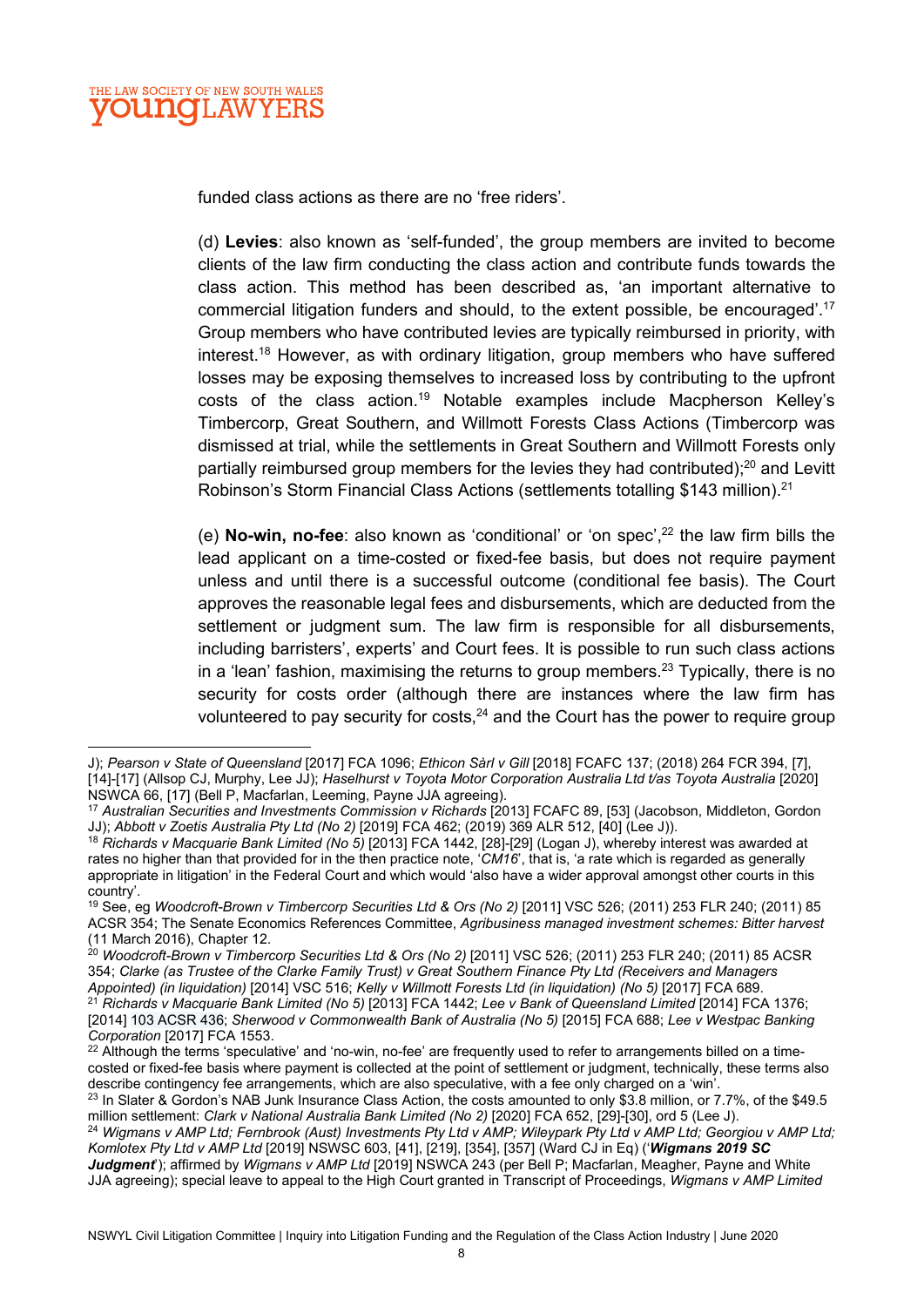members to pay security for costs).<sup>25</sup> Notable examples of large class actions conducted on a no-win, no-fee basis include Maurice Blackburn's Black Saturday Bushfire Class Actions (settlements totalling \$794 million);<sup>26</sup> Slater & Gordon's Manus Island Class Action (\$90 million settlement);<sup>27</sup> and Levitt Robinson's Palm Island Class Action (\$30 million settlement after winning \$3.5 million at trial).<sup>28</sup>

3.5. Class actions run on a no-win, no-fee basis are often the last hope for group members, as illustrated in the comments of Lee J:

> 'The only practical and realistic way in which the applicant and group members can run the class action is obtaining legal representatives who are prepared to act on a speculative basis in the time honoured tradition of the common law bar.'<sup>29</sup>

- 3.6. Lifting the ban on contingency fees in class actions will provide a sixth avenue for clients who are unable or unwilling to shoulder the risks attendant on large-scale litigation and unable to convince a funder or corral group members into paying levies. Law firms approached by such clients would have three options: (a) the traditional approach of bringing the class actions on a no-win, no-fee basis, (b) obtaining a commission of the total paid at the point of a settlement or judgment, (c) blending time-based and contingency fees in order to mitigate the risk of receiving no fees if the matter is unsuccessful, or (d) searching for a funder that would contribute to the costs and share the commission.
- 3.7. NSWYL submits that more flexibility for law firms provides more opportunities for lead applicants and group members. NSWYL submits that more flexibility also means more competition, which will have the effect of lower commissions and increased returns.

<sup>[2020]</sup> HCATrans 052. Unless a firm volunteers up security for costs, Courts will not order security for costs from a law firm acting on a no-win, no-fee basis: Madgwick v Kelly [2013] FCAFC 61; 212 FCR 1; (2013) 299 ALR 188, [43]-[47] (Allsop CJ, Middleton J), agreeing with Kelly v Willmott Forests Ltd (in liquidation) [2012] FCA 1446; (2012) 300 ALR 675, [101]-[103] (Murphy J).

<sup>25</sup> Abbott v Zoetis Australia Pty Ltd (No 2) [2019] FCA 462; 369 ALR 512, [15], (Lee J).

<sup>&</sup>lt;sup>26</sup> Matthews v AusNet Electricity Services Pty Ltd [2014] VSC 663; Rowe v AusNet Electricity Services Pty Ltd & Ors [2015] VSC 232; Jennifer Patterson, 'What makes a class action worth fighting?', Maurice Blackburn Lawyers (Blog Post, 10 June 2020) <https://www.mauriceblackburn.com.au/blog/2016/january/04/what-makes-a-class-action-worth-fighting/>. <sup>27</sup> Kamasaee v Commonwealth of Australia & Ors (Approval of settlement) [2017] VSC 537.

 $28$  \$3.5 million was inclusive of costs: Wotton v State of Queensland (No 10) [2018] FCA 915.

<sup>29</sup> Abbott v Zoetis Australia Pty Ltd (No 2) [2019] FCA 462; (2019) 369 ALR 512, [25]-[26] (Lee J); cf Wigmans 2019 SC Judgment, (n 24); Klemweb Nominees Pty Ltd (as trustee for the Klemweb Superannuation Fund) v BHP Group Limited [2019] FCAFC 107; (2019) 369 ALR 583.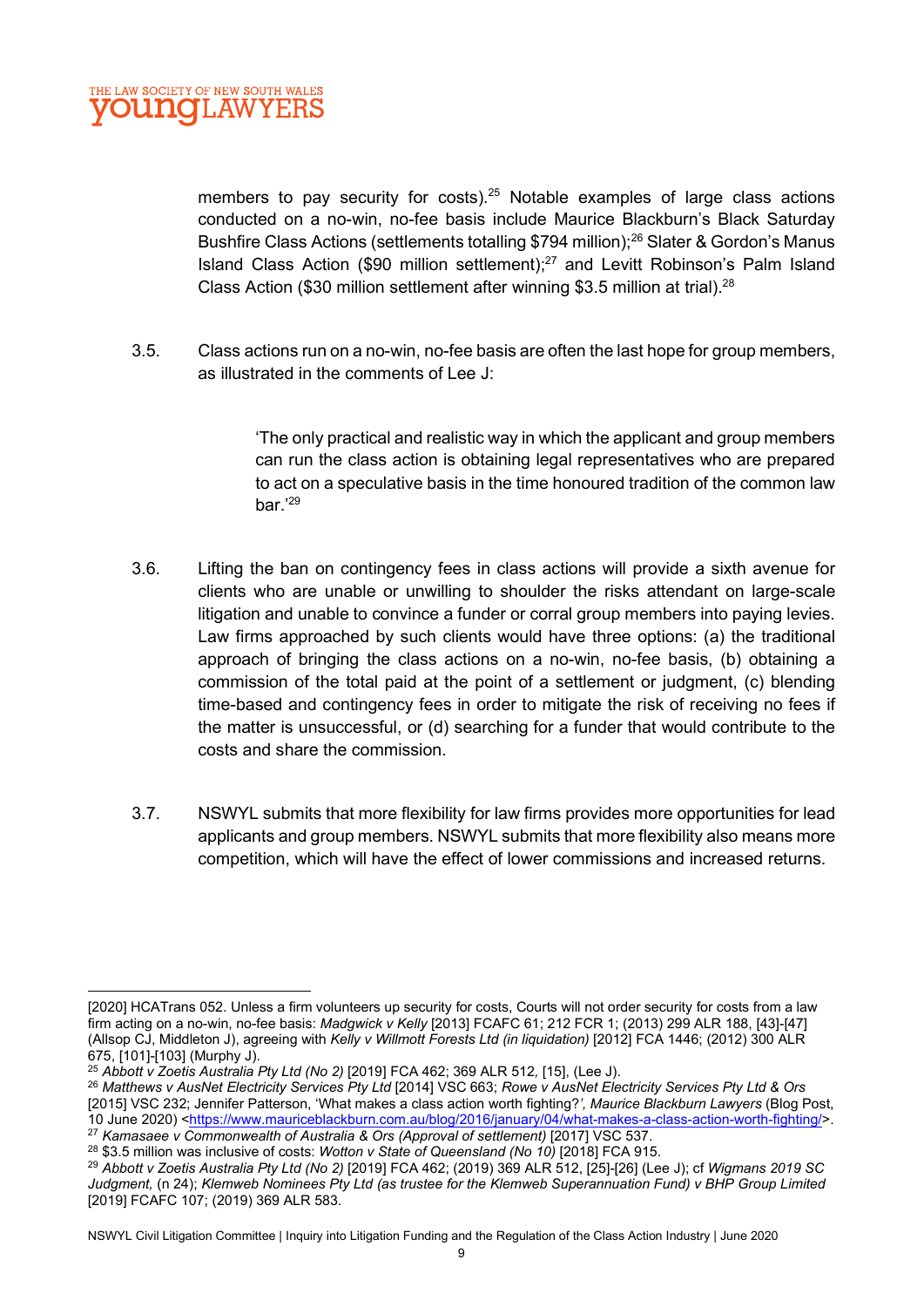

#### Increased returns to group members

- 3.8. NSWYL submits that lifting the ban on contingency fees will likely lead to increased returns to group members in contingency fee class actions, when compared with litigation financed using methods 3.4(b) (open funded), (c) (closed funded) and (d) (levies) above.
- 3.9. Open funded litigation results in two major deductions from a settlement or judgment: legal costs and disbursements and the funding commission payable by group members who have signed the funding agreement.<sup>30</sup>

#### Funding equalisation order

- 3.10. Where a funding equalisation order is sought, the funder receives its contractuallyentitled commissions from group members that have signed the funding agreement (funded group members). This may include a further commission on the amount redistributed from those group members who have not signed a funding agreement (unfunded group members).<sup>31</sup> Typically, the funder will conduct a bookbuild (increasing the number of funded group members) to ensure a return on its investment.
- 3.11. For illustration, we have set out five recent open funded class action settlements and the commission paid after funding equalisation orders were made:

| <b>Class action</b>     | <b>Settlement sum</b> | <b>Funding commission</b> | % of settlement |
|-------------------------|-----------------------|---------------------------|-----------------|
| PFAS <sup>32</sup>      | \$92.5 million        | \$23,125,000              | 25%             |
| $V$ ocus $33$           | \$35 million          | \$3,897,735               | 11%             |
| Bellamy's <sup>34</sup> | \$30 million          | \$8,697,000               | 29%             |

<sup>&</sup>lt;sup>30</sup> McKenzie v Cash Converters International Ltd (No 4) [2019] FCA 166; 134 ACSR 327, [14] (Lee J). Of course, a judgment in favour of the lead applicant would typically lead to a costs order in favour of the lead applicant, payable forthwith: Searle v Commonwealth of Australia [2020] NSWSC 665, [29]-[35] (Garling J).

<sup>31</sup> Money Max, (n 10) [56]-[57] (Murphy, Beach, Gleeson JJ); McKay Super Solutions Pty Ltd (Trustee) v Bellamy's Australia Ltd (No 3) [2020] FCA 461, [21] (Beach J); Fisher (trustee for the Tramik Super Fund Trust) v Vocus Group Limited (No 2) [2020] FCA 579, [67] (Moshinksy J), referred to as a 'grossing up' mechanism. NSWYL strongly opposes the deduction of funding commissions from payments to funded group members made under a funding equalisation order, in circumstances where this is not drawn to the Court's attention.

<sup>32</sup> Smith v Commonwealth of Australia (No 2) [2020] FCA 837; orders of Lee J in Gavin Smith v Commonwealth of Australia (Federal Court of Australia, NSD1908/2016, 6 April 2020), Bradley James Hudson v Commonwealth of Australia (Federal Court of Australia, NSD1155/2017, 6 April 2020) and Kirsty Jane Bartlett v Commonwealth of Australia (Federal Court of Australia, NSD1388/2018, 6 April 2020). The Katherine PFAS class action was open funded (\$92.5 million), while the Williamtown (\$86 million) and Oakey (\$34 million) PFAS class actions were closed funded.  $33$  Fisher (trustee for the Tramik Super Fund Trust) v Vocus Group Limited (No 2) [2020] FCA 579, [74] (Moshinsky J). 34 McKay Super Solutions Pty Ltd (Trustee) v Bellamy's Australia Ltd (No 3) [2020] FCA 461, [2]-[3] (Beach J); McKay Super Solutions Pty Ltd (Trustee) v Bellamy's Australia Ltd [2017] FCA 947, [2]-[3] (Beach J). For the settlement sum of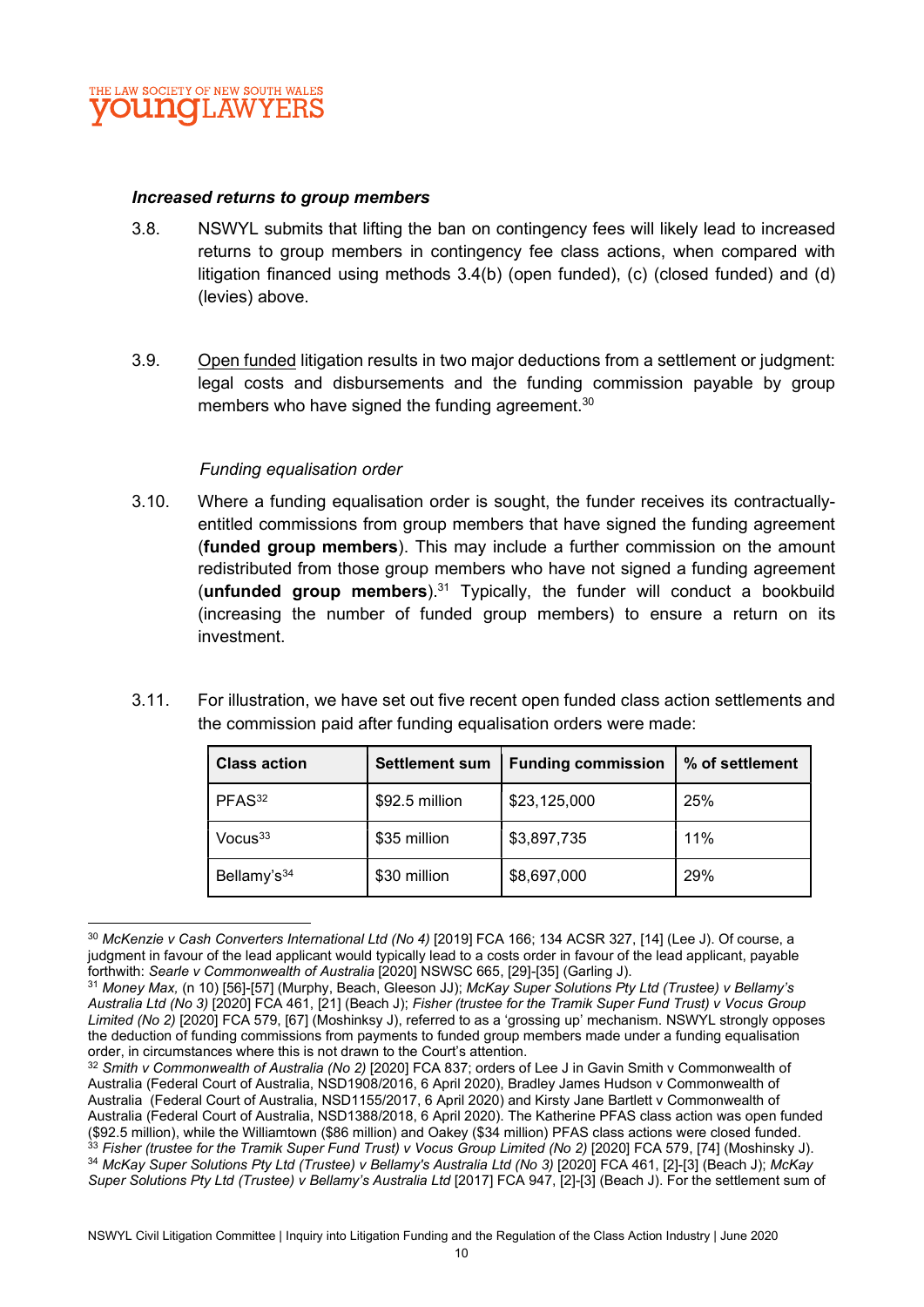#### LAW SOCIETY OF NEW SOUTH WALES **UNOLAW**

| Murray Goulburn <sup>35</sup> | \$42 million | $$10.5$ million | 25% |
|-------------------------------|--------------|-----------------|-----|
| $UGL^{36}$                    | \$18 million | \$4,065,054     | 23% |

- 3.12. Of course, these settlements are subject to further deductions, principally legal costs and disbursements.
- 3.13. A contingency fee class action, by comparison, results in only one payment to cover legal costs and disbursements, approved by the Court. NSWYL submits that such a payment, with only a "single mouth to feed", is likely to be, and should be, lower than the amounts paid under the current regime where it is necessary to pay both (a) the law firm in respect of their time-costed legal fees and disbursements and (b) the litigation funder in respect of their funding commission pursuant to a typical bookbuild and the application of a funding equalisation order.

#### Common fund order

- 3.14. Where a CFO is sought, the funder receives an amount that the Court considers fair and reasonable. There are several differences between a common fund order and a funding equalisation order. When compared to funding equalisation orders, CFOs:
	- (a) are generally calculated by taking a percentage of the entire settlement sum;
	- (b) are calculated by the Court taking into account a range of factors;
	- (c) empower the Court with more control over the proceeding if made at an earlier stage;
	- (d) can result in much more or much less being paid to the funder, depending on the Court's view of the conduct of the class action and the outcome reached;
	- (e) were used to determine which class action should proceed when there are multiple class actions;
	- (f) do not require a bookbuild of group members; and

<sup>\$30</sup> million, see paragraph 11(a) of Annexure A to the orders of Beach J in McKay Super Solutions Pty Limited (ACN 110 853 024) (as Trustee for The McKay Super Solutions Fund) v Bellamy's Australia Limited (ACN 124 272 108) (Federal Court of Australia, VID163/2017, 18 December 2019), 10

<sup>&</sup>lt;https://www.comcourts.gov.au/file/Federal/P/VID163/2017/3781527/event/30144827/document/1527823>. McKay v Bellamy's (VID163/2017) was an open funded class action, while Basil v Bellamy's (VID213/2017) was a closed funded class action.

<sup>35</sup> Endeavour River Pty Ltd v MG Responsible Entity Limited [2019] FCA 1719, [2] (Murphy J); see order 6(a) of the orders of Murphy J in Endeavour River Pty Ltd v MG Responsible Entity Limited (Federal Court of Australia, VID1010/2018, 20 December 2019)

<sup>&</sup>lt;https://www.comcourts.gov.au/file/Federal/P/VID1010/2018/3832048/event/30145224/document/1534007>. 36 Clime Capital Limited v UGL Pty Limited [2020] FCA 66, [1]-[3], [39] (Anastassiou J).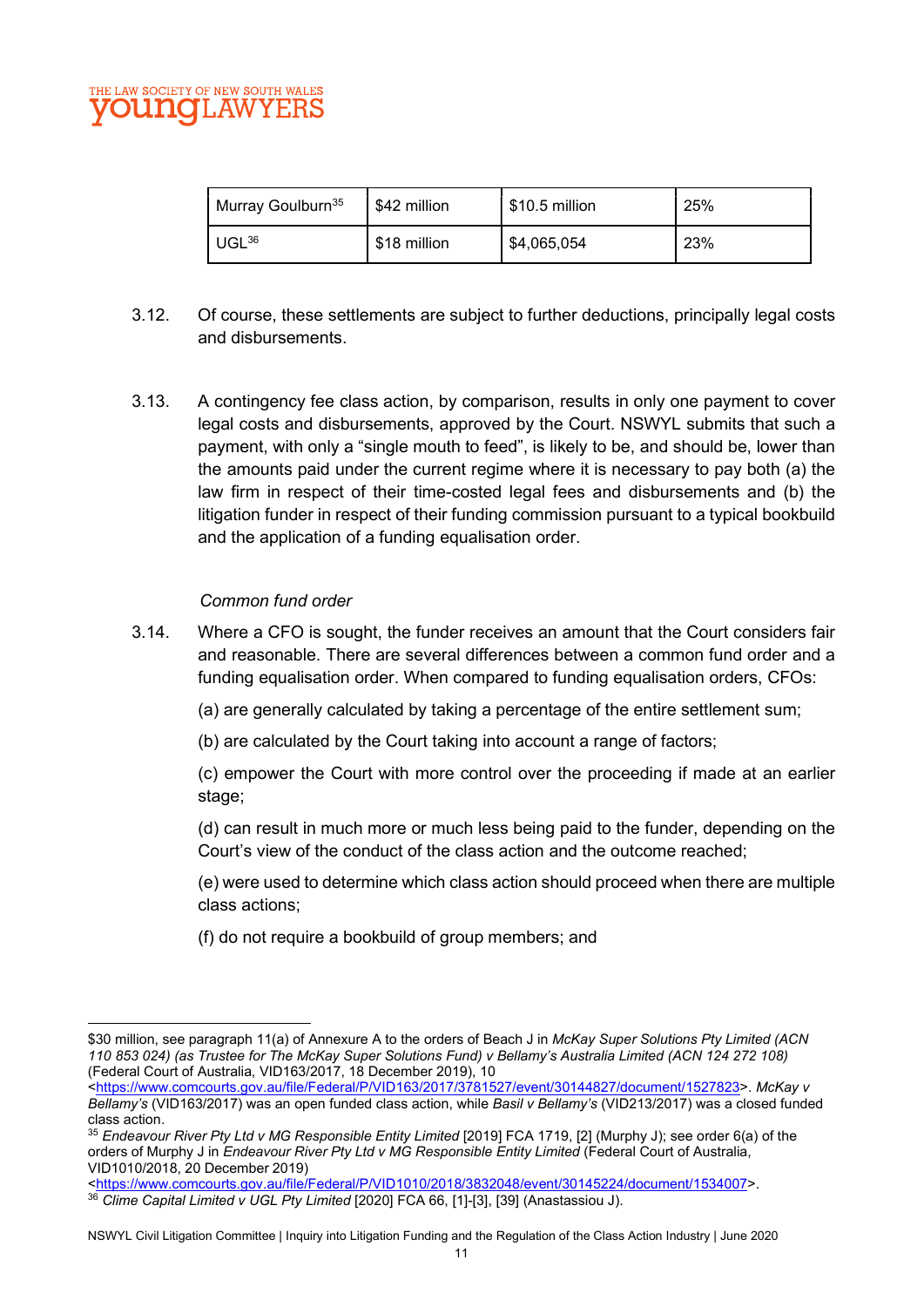(g) are much simpler and less time-consuming to calculate, as there is no need to separately calculate the quantum of funded group members of which the funder is entitled to a commission.

3.15. For illustration, we have set out five recent open funded class action settlements and the funding commissions paid under CFOs:

| <b>Class action</b>                | <b>Settlement sum</b> | <b>Funding commission</b> | % of settlement |
|------------------------------------|-----------------------|---------------------------|-----------------|
| RMBL <sup>37</sup>                 | \$3 million           | \$750,000                 | 25%             |
| Stolen wages <sup>38</sup>         | \$190 million         | \$38 million              | 20%             |
| Sirtex Medical <sup>39</sup>       | \$40 million          | \$10 million              | 25%             |
| Slater & Gordon <sup>40</sup>      | \$36.5 million        | \$8 million               | 22%             |
| Sherwin Ponzi scheme <sup>41</sup> | \$12 million          | \$1 million               | 8%              |

- 3.16. As noted above, these settlements are subject to further deductions, principally legal costs and disbursements.
- 3.17. NSWYL submits that a Court-approved contingency fee is likely to be, and should be, lower than the sum of (a) the time-costed legal fees and disbursements and (b) the funding commission paid pursuant to a CFO.
- 3.18. Closed funded litigation also results in the deduction of legal costs and disbursements and the funding commission payable by all group members. The market rate for

<sup>37</sup> Uren v RMBL Investments Ltd (No 2) [2020] FCA 647, [48] (Murphy J).

<sup>38</sup> Pearson v State of Queensland (No 2) [2020] FCA 619, [22], [109], [268]-[275] (Murphy J).

<sup>39</sup> Kuterba v Sirtex Medical Limited (No 3) [2019] FCA 1374, [1], [6]-[7] (Beach J).

<sup>&</sup>lt;sup>40</sup> Hall v Slater and Gordon Limited [2018] FCA 2071, [35], [95] (Middleton J). The more recent settlement in Piper

Alderman's 'Discovery Metals Class Action', was approved on 12 September 2019: Order of Parker J in Edgar Tredrea v KPMG Financial Advisory Services (Australia) Pty Ltd (Supreme Court of New South Wales, 2017/234966, 12 September 2019)

<sup>&</sup>lt;http://www.supremecourt.justice.nsw.gov.au/Documents/Class%20Actions/Discovery%20Metals%20Limited/14.%2017 \_234966%20-%202019.09.12%20-%20Order.pdf>, but the settlement amount and the final determination of the funder's application for a CFO was not publicly disclosed: Cat Fredenburgh, 'After questioning funder's cut, judge quietly

approves KPMG class action settlement scheme', Lawyerly (Article, 19 September 2019) <https://www.lawyerly.com.au/after-questioning-funders-cut-judge-quietly-approves-kpmg-class-action-settlementscheme>.

<sup>&</sup>lt;sup>41</sup> Petersen Superannuation Fund Pty Ltd v Bank of Queensland Limited (No 3) [2018] FCA 1842, [1], [5], [11], [14] (Murphy J).

NSWYL Civil Litigation Committee | Inquiry into Litigation Funding and the Regulation of the Class Action Industry | June 2020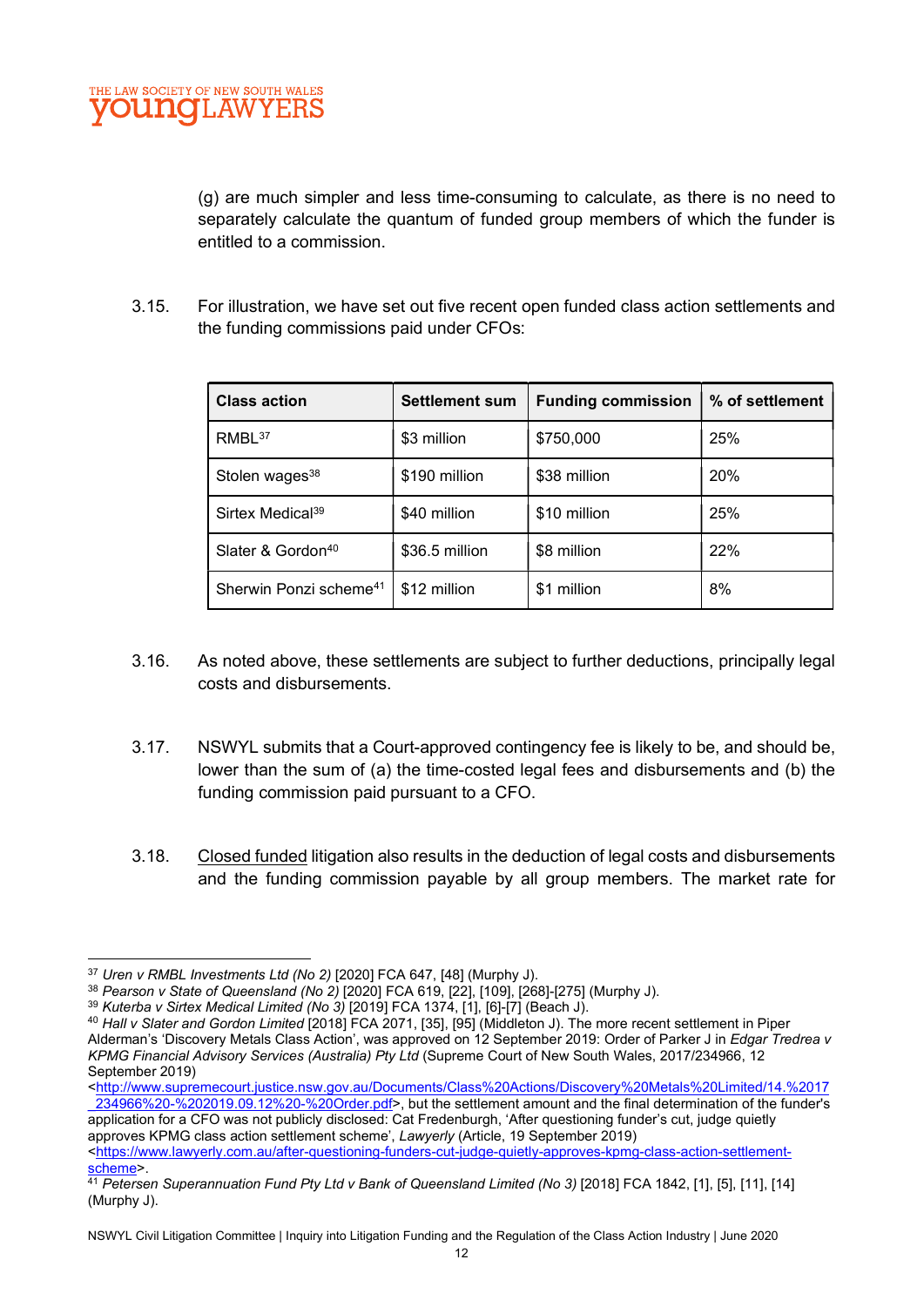litigation funders is a 35% commission, although institutional investors in shareholder class actions are occasionally offered a more competitive rate, e.g.  $30\%$ .<sup>42</sup>

3.19. For illustration, we have set out five recent closed funded class action settlements and the funding commissions paid:

| <b>Class action</b>     | <b>Settlement sum</b> | <b>Funding commission</b> | % of settlement |
|-------------------------|-----------------------|---------------------------|-----------------|
| PFAS <sup>43</sup>      | \$120 million         | \$30 million              | 25%             |
| Bellamy's <sup>44</sup> | \$19.7 million        | \$5,711,030               | 29%             |
| Forge <sup>45</sup>     | \$16.5 million        | \$3,950,000               | 24%             |
| Provident <sup>46</sup> | \$15.75 million       | \$4,252,500               | 27%             |
| Kagara <sup>47</sup>    | \$3 million           | \$500,000                 | 17%             |

- 3.20. All of the closed funded settlements listed above involved the funder volunteering to take a commission lower than the rate provided for in the funding agreement (which, as noted above, is typically 30%-35%), in order to improve the prospect of the settlement being approved by the Court. As noted above, these settlements are subject to further deductions, principally legal costs and disbursements.
- 3.21. NSWYL submits that a Court-approved contingency fee is likely to be, and should be, lower than the standard 35% commission paid to a litigation funder in closed funded

<sup>44</sup> McKay Super Solutions Pty Ltd (Trustee) v Bellamy's Australia Ltd (No 3) [2020] FCA 461, [2]-[3] (Beach J); McKay Super Solutions Pty Ltd (Trustee) v Bellamy's Australia Ltd [2017] FCA 947, [2]-[3] (Beach J); orders of Beach J in McKay Super Solutions Pty Limited (ACN 110 853 024) (as Trustee for The McKay Super Solutions Fund) v Bellamy's Australia Limited (ACN 124 272 108) (Federal Court of Australia, VID163/2017, 18 December 2019) in VID163/2017, 10 <https://www.comcourts.gov.au/file/Federal/P/VID163/2017/3781527/event/30144827/document/1527823>. 45 Rushleigh Services Pty Ltd v Forge Group Limited (in liquidation) (Receivers and Managers appointed) [2019] FCA 2113, [1], [11], [48] (Murphy J).

<sup>42</sup> Blairgowrie Trading Ltd v Allco Finance Group Ltd (Receivers & Managers Appointed) (in liq) (No 3) [2017] FCA 330; (2017) 343 ALR 476, [126], [132] (Beach J). In Money Max, (n 10) [2], [11], [23], [84]-[85], [90]-[91], [95] (Murphy, Beach, Gleeson JJ), institutional investors were offered a funding commission of 32.5%, while retail investors were offered 35%. In Hall v Slater and Gordon Limited [2018] FCA 2071, [81]-[83] (Middleton J), the funding commission was tiered according to the number of shares acquired in the relevant period, ranging from 28.5% to 35%.

<sup>43</sup> Smith v Commonwealth of Australia (No 2) [2020] FCA 837; Orders of Lee J in Gavin Smith v Commonwealth of Australia (Federal Court of Australia, NSD1908/2016, made 6 April 2020), Bradley James Hudson v Commonwealth of Australia in NSD1908/2016, (Federal Court of Australia, NSD1155/2017, 6 April 2020) and Kirsty Jane Bartlett v Commonwealth of Australia (Federal Court of Australia, NSD1388/2018, 6 April 2020).. The Katherine PFAS class action was open funded (\$92.5 million), while the Williamtown (\$86 million) and Oakey (\$34 million) PFAS class actions were closed funded.

<sup>46</sup> Smith v Australian Executor Trustees Limited; Creighton v Australian Executor Trustees Limited (No. 4) [2018] NSWSC 1584, [7], [21] (Ball J). Smith was a closed funded class action; Creighton was a no-win, no-fee class action.  $47$  Santa Trade Concerns Pty Limited v Robinson (No 2) [2018] FCA 1491, [4]-[5] (Lee J).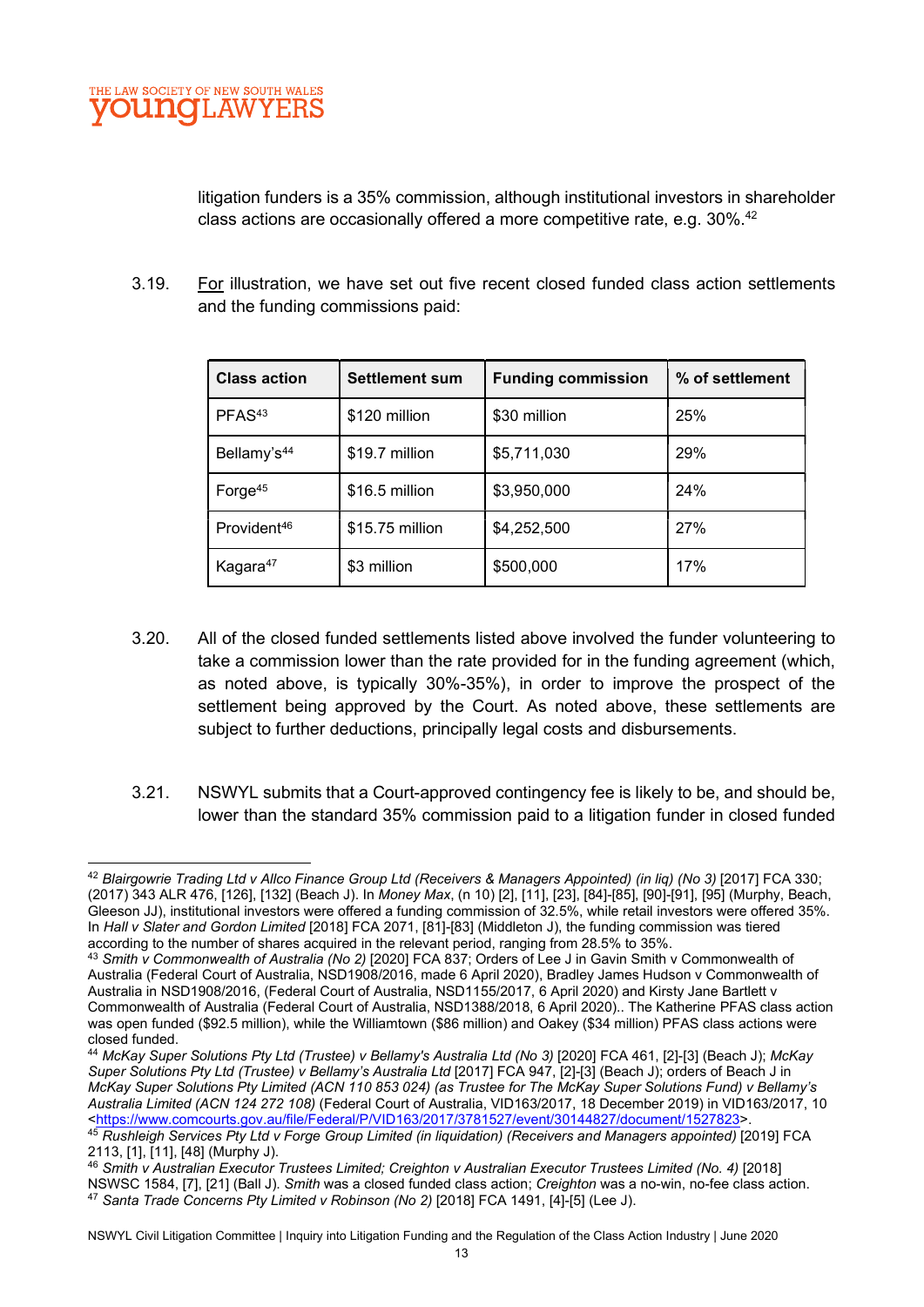class actions, and certainly lower than the sum of said funding commission and timecosted legal fees and disbursements.

- 3.22. Class actions funded by levies can result in disproportionate returns to solicitors. For example, the Great Southern Class Action was settled for \$20.5 million, of which \$20 million was used to reimburse a portion of the levies paid by clients of the law firm, Macpherson Kelly, to fund the case. The trial judge had already drafted lengthy reasons dismissing the class action when the parties announced that they had reached a settlement. When the trial judge approved the settlement, his Honour annexed his reasons and concluded that the settlement, which returned a modicum of relief to group members, was a better alternative than the group members receiving nothing.<sup>48</sup> NSWYL submits that a Court would be unlikely to approve a contingency fee which devoured the majority of a settlement or judgment sum; instead, it is likely the law firm would be expected to wear some of the loss.
- 3.23. Contingency fee class actions and no-win, no-fee class actions (method 3.4(e) above) both require the law firm to bear the risk of legal fees and disbursements, rather than the lead applicant and group members. NSWYL submits that contingency fee class actions may result in a greater proportion of a settlement or judgment sum paid to group members, when compared with no-win, no-fee class actions, as group members are guaranteed a majority of the settlement (unless the Court orders otherwise). NSWYL submits that, depending on the circumstances of the case, a contingency fee approved in a class action may result in a lesser proportion paid to group members. This may include class actions which are settled for large sums. Similarly, Courts have made common fund orders paying low commissions<sup>49</sup> and high commissions<sup>50</sup> to funders, according to what the Court considered the funder deserved. NSWYL submits that the Court is well-equipped to make these determinations, as the circumstances of the case require.<sup>51</sup> Contingency fee class actions may also result in a security for costs order payable by the law firm, which would serve to protect the interests of respondents to such class actions. $52$

<sup>48</sup> Clarke (as Trustee of the Clarke Family Trust) v Great Southern Finance Pty Ltd (Receivers and Managers Appointed) (in liquidation) [2014] VSC 516, [16]-[154] (Croft J).

<sup>&</sup>lt;sup>49</sup> Petersen Superannuation Fund Pty Ltd v Bank of Queensland Limited (No 3) [2018] FCA 1842; (2018) 132 ACSR 258, [5], [11], [14] (Murphy J).

 $^{50}$  Caason Investments Pty Limited v Cao (No 2) [2018] FCA 527, [6], [164]-[165] (Murphy J). See generally, Vince Morabito, Common Fund Orders, Funding Fees and Reimbursement Payments (31 January 2019), 17, 20 <https://papers.ssrn.com/sol3/papers.cfm?abstract\_id=3326303>.

<sup>51</sup> Such determinations are routinely made in funded class actions, for example Rushleigh Services Pty Ltd v Forge Group Limited (in liquidation) (Receivers and Managers appointed) [2019] FCA 2113, [59]-[61] (Murphy J). See also Kuterba v Sirtex Medical Limited (No 3) [2019] FCA 1374, [12], [15], [18]-[19] (Beach J).

<sup>52</sup> Justice Legislation Miscellaneous Amendments Bill 2019 (Vic) s 5, inserting s 33ZDA(2). As at 19 June 2020, the bill awaits the Governor's assent.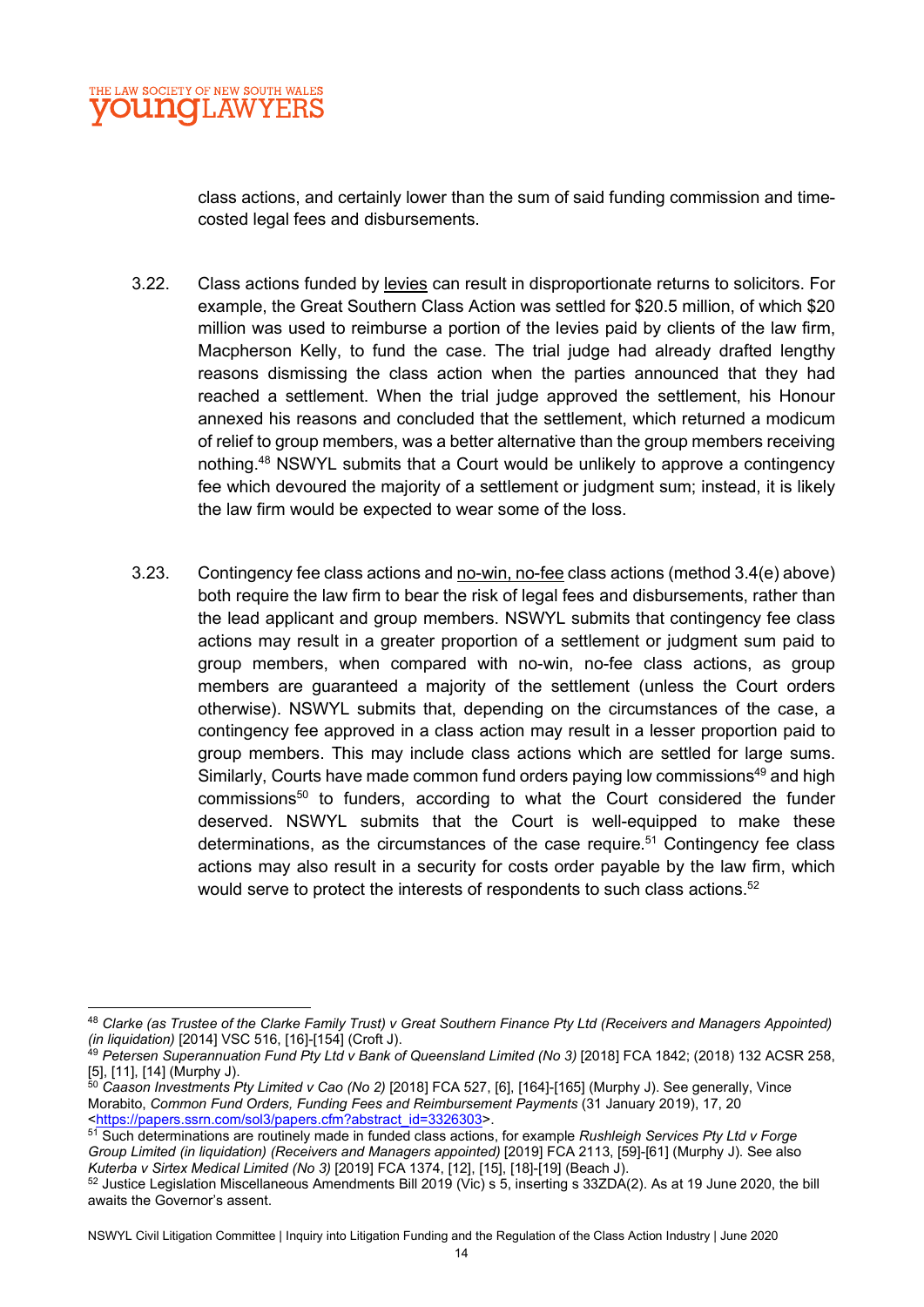

#### Conflicts of interest

3.24. NSWYL submits that the risk of conflicts of interest eventuating in contingency fee class actions is already apparent in no-win, no-fee class actions. The profession and the Court must be alert to ensure that a practitioner's fundamental duty to the Court is not compromised.<sup>53</sup> Potential conflicts which may arise in circumstances where:

(a) vulnerable claimants enter into contingency fee arrangements which are not in their best interests and a better alternative is available;

(b) a practitioner may advise in favour of settlement at a stage more advantageous to the law firm, rather than a claimant; and

(c) resolution of disputes are focussed on monetary outcomes, where non-monetary outcomes may be appropriate or preference.

- 3.25. In Fostif, a majority of the High Court accepted that in order to facilitate access to justice, third parties should be permitted to provide funding to ensure that those involved in litigation have the benefit of legal representation. However, the minority noted that it is important to ensure that solicitors remain independent of the funder, including to reduce the control of the litigation by the funder.<sup>54</sup>
- 3.26. NSWYL repeats its submission to the Australian Law Reform Commission (ALRC) Inquiry into Class Action Proceedings and Third-Party Litigation Funders (ALRC Inquiry), that there are already mechanisms for deterring unmeritorious claims; it is unlikely that solicitors would pursue an unmeritorious claim and in doing so expend the significant resources required by a class action matter, with no fee being paid, on a matter that is doomed to fail. Further, there is common law precedent, as well as legislation, allowing courts to make costs orders against legal practitioners where the legal practitioner has pursued an unmeritorious claim.<sup>55</sup>

#### **Conclusion**

3.27. There is already commentary that on approval of a settlement, the Court has power to make a CFO payable to the solicitors acting on a no-win, no-fee basis.<sup>56</sup> This means that the Court would order a commission of the settlement or judgment sum to the law firm. In addition to the benefits outlined above, NSWYL submits that lifting the ban on contingency fees will provide certainty on this question, without the need for parties

<sup>53</sup> See eg Bolitho v Banksia Securities Limited (No 9) [2020] VSC 309.

<sup>54</sup> See Fostif, (n 7) [282].

<sup>55</sup> See, in particular, West v Rane (No 2) [2020] FCA 616, where Lee J made costs orders against the law firm that commenced a number of individual proceedings which overlap with existing class actions.

<sup>56</sup> Klemweb Nominees Pty Ltd (as trustee for the Klemweb Superannuation Fund) v BHP Group Limited [2019] FCAFC 107; (2019) 369 ALR 583, [134]-[143] (Lee J); cf Impiombato v BHP Billiton Limited (No 2) [2018] FCA 2045; (2018) 364 ALR 162, [133]-[134] (Moshinsky J).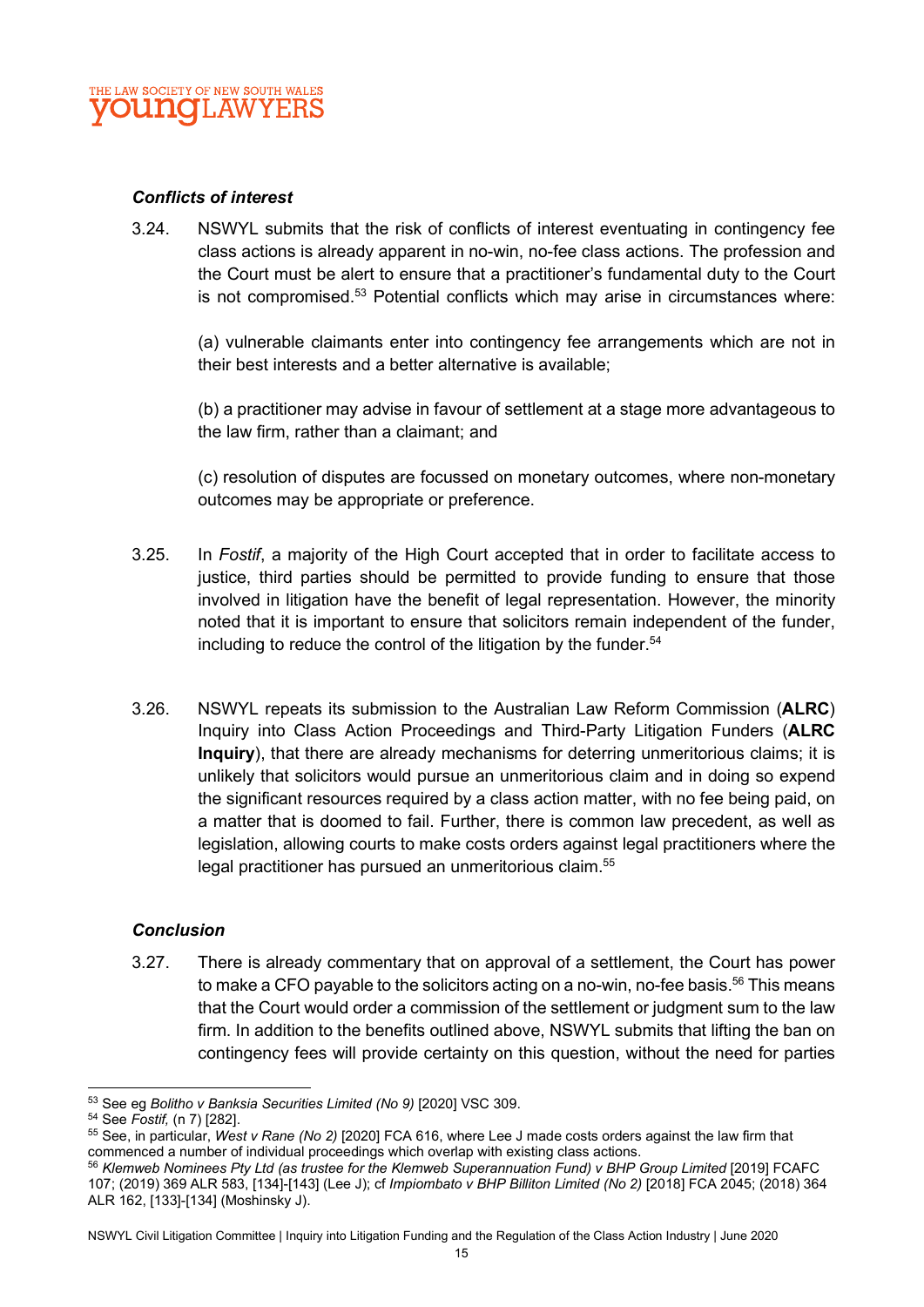to navigate competing and cogent views of the Court. NSWYL submits that the amending legislation should confer on the Court power to regulate, review and approve the award of a contingency fee at the point of settlement or judgment, so as to curtail excesses and undue windfalls.

## 4. The financial and organisational relationship between litigation funders and lawyers acting for plaintiffs in funded litigation and whether these relationships have the capacity to impact on plaintiff lawyers' duties to their clients

- 4.1. The relationship between litigation funders and plaintiff lawyers could have both positive and negative impacts on compliance by plaintiff lawyers with their duties to their clients.
- 4.2. The potential positive impacts include the oversight funders can provide over lawyers' activities. If the lawyers are charging by the hour (as tends to be the case), they have a financial incentive to maximise their fees.<sup>57</sup> Funders are sophisticated litigants and are thus better placed than most plaintiffs or group members to guard against overcharging or to question the advice they receive. Likewise they are much better placed than most plaintiffs or group members to monitor the lawyers' performance.
- 4.3. On the other hand, this may create an incentive for lawyers to prefer the interests of the funder, who pays the lawyers' bills and with whom the lawyers have an ongoing relationship outside of the one case, over those of the plaintiffs and group members. This potential conflict arises most acutely in relation to the distribution of funds after a settlement or judgment has been obtained, in that there is then a finite pool of funds which must be divided between the funder and the group members. The lawyers may in that circumstance have an incentive to maximise the return to the funder rather than the group members.
- 4.4. NSWYL's view is that the best way to manage this potential conflict is through Court oversight of the commissions awarded to funders. In that respect, NSWYL respectfully adopts the recommendation of the ALRC that all such commissions should be approved by the court.<sup>58</sup>

<sup>57</sup> See generally, Charles N Geilich, 'Rich Man, Poor Man, Beggar Man, Thief: A History and Critique of the Attorney Billable Hour' (2011) 5 Charleston Law Review 173; Susan Saab Fortney, 'The Billable Hours Derby: Empirical Data on the Problems and Pressure Point' (2005) XXXIII Fordham Urban Law Journal 171

<sup>&</sup>lt;https://ir.lawnet.fordham.edu/ulj/vol33/iss1/3>; Nuno Garoupa and Fernando Gomez-Pomar, Cashing by the Hour: Why Large Law Firms Prefer Hourly Fees Over Contingent Fees (UPF Working Paper No 639, July 2002) <https://papers.ssrn.com/sol3/papers.cfm?abstract\_id=394305>.

<sup>58</sup> ALRC Final Report, (n 69) [6.64]-[6.93]. See also Pharm-a-Care Laboratories Pty Ltd v Commonwealth of Australia (No 6) [2011] FCA 277, [42] (Flick J); Earglow Pty Ltd v Newcrest Mining Limited [2016] FCA 1433, [113]-[158] (Murphy J); Blairgowrie Trading Ltd v Allco Finance Group Ltd (Receivers & Managers Appointed) (In Liq) (No 3) [2017] FCA 330; (2017) 343 ALR 476; (2017) 118 ACSR 614, [101] (Beach J); Mitic v OZ Minerals Limited (No 2) [2017] FCA 409, [27]-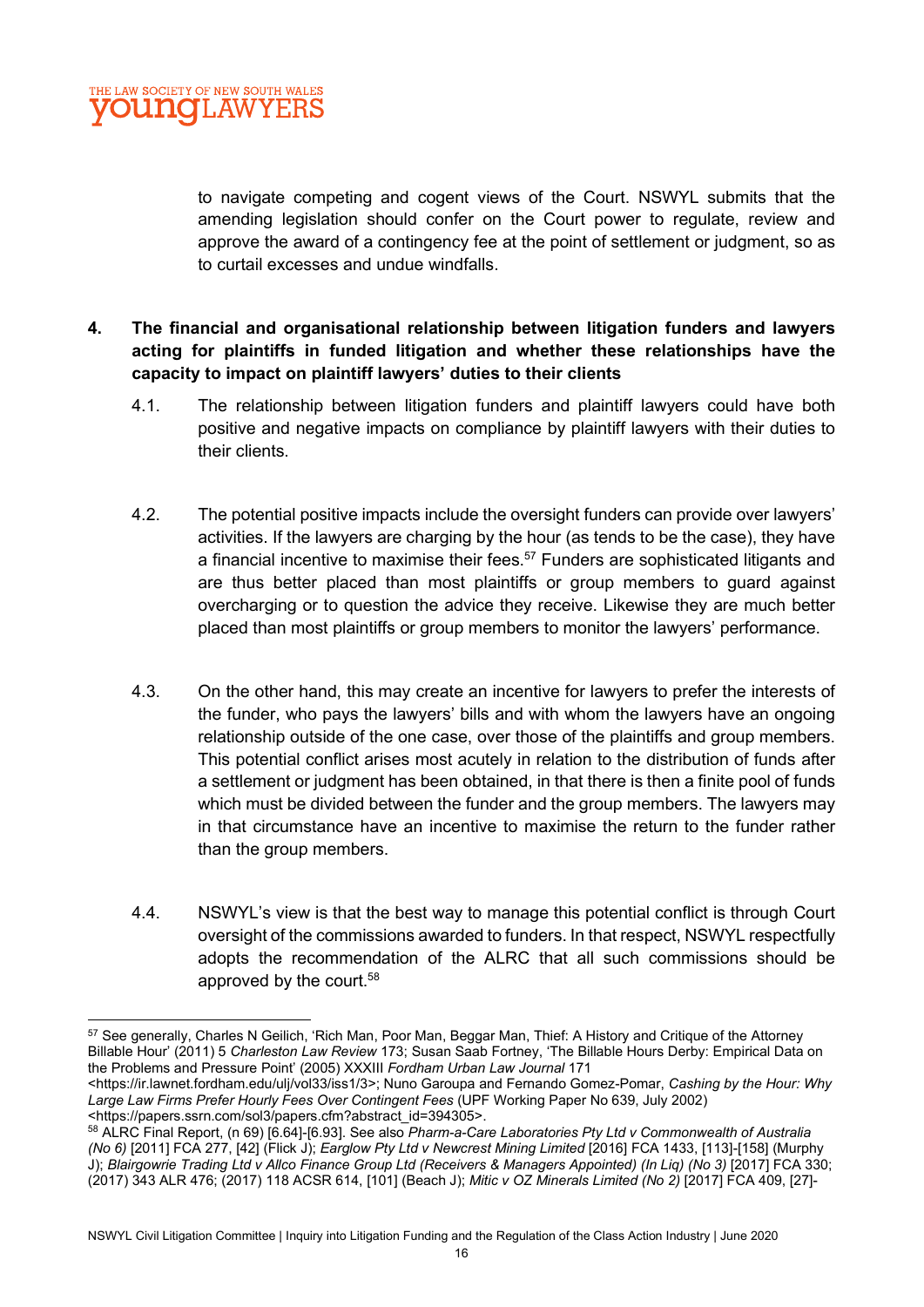### 5. The Australian financial services regulatory regime and its application to litigation funding

- 5.1. NSWYL submits that the current financial services regulatory regime was not designed to apply to litigation funding, notwithstanding that litigation funding of class actions has been found to be a 'managed investment scheme', as defined in s 9 of the Corporations Act 2001 (Cth).<sup>59</sup> A managed investment scheme is a statutory trust that is required to have a responsible entity as trustee.<sup>60</sup> Most of the requilations regarding managed investment schemes concern the powers and duties of the responsible entity.
- 5.2. NSWYL submits that this model is plainly unsuited to a class action funded by a litigation funder. In such a context, there is no scheme property of which the responsible entity would be trustee. While the group members in a sense contribute 'money or money's worth', in that they effectively assign a portion of a valuable chose in action (claim) that they own, the funder does not in any sense manage the property contributed by the group members. A funded class action is not a 'managed investment scheme' as that term is conventionally understood. The fact that it meets the statutory definition of one is more a reflection of the overbroad definition than of the nature of the scheme. $61$  As has been recognised, the definition is cast deliberately broad, which is the reason for the retention of the power to expressly exempt schemes which are unintentionally captured by it. $62$
- 5.3. Further, NSWYL notes that in its submission to the ALRC Inquiry the Australian Securities and Investments Commission (ASIC) resisted the proposal that the current AFSL regime should be applied to litigation funding, because the regime has not been designed to cater for the risks posed by litigation funding and, further, ASIC questions whether the risks posed by litigation funding warrant the regulation proposed.<sup>63</sup> ASIC indicated that it considered that litigation funding did not pose much risk and accordingly would be low on ASIC's list of regulatory priorities.<sup>64</sup> NSWYL respectfully adopts the points made by ASIC in its submission to the ALRC in that respect, and

<sup>[31] (</sup>Middleton J); Endeavour River Pty Ltd v MG Responsible Entity Limited [2019] FCA 1719, [33]-[34] (Murphy J); cf Liverpool City Council v McGraw-Hill Financial, Inc (now known as S&P Global Inc) [2018] FCA 1289, [47]-[51] (Lee J). 59 Brookfield Multiplex Ltd v International Litigation Funding Partners Pte Ltd [2009] FCAFC 147; (2009) 180 FCR 11; (2009) 260 ALR 643; (2009) 74 ACSR 447; 27 ACLC 1.

 $60$  Corporations Act 2001 (Cth), ss 601FB, 601FC(2).

<sup>&</sup>lt;sup>61</sup> See Brookfield Multiplex Ltd v International Litigation Funding Partners Pte Ltd [2009] FCAFC 147; (2009) 180 FCR 11; (2009) 260 ALR 643; (2009) 74 ACSR 447; 27 ACLC 1, [207]-[297] (Jacobson J, in dissent).

<sup>62</sup> Australian Softwood Forests Pty Ltd v A-G (NSW) (Ex rel Corporate Affairs Commission) (1981) 148 CLR 121 at 130 (Mason J); Australian Securities and Investments Commission v Knightsbridge Managed Funds Ltd & Anor [2001] WASC 339, [38]-[49] (Pullin J).

<sup>63</sup> Australian Securities and Investments Commission, submission No 72 to the Australian Law Reform Commission, Inquiry into class action proceedings and third-party litigation funders (September 2018), [60]-[90]. 64 Ibid, [86].

NSWYL Civil Litigation Committee | Inquiry into Litigation Funding and the Regulation of the Class Action Industry | June 2020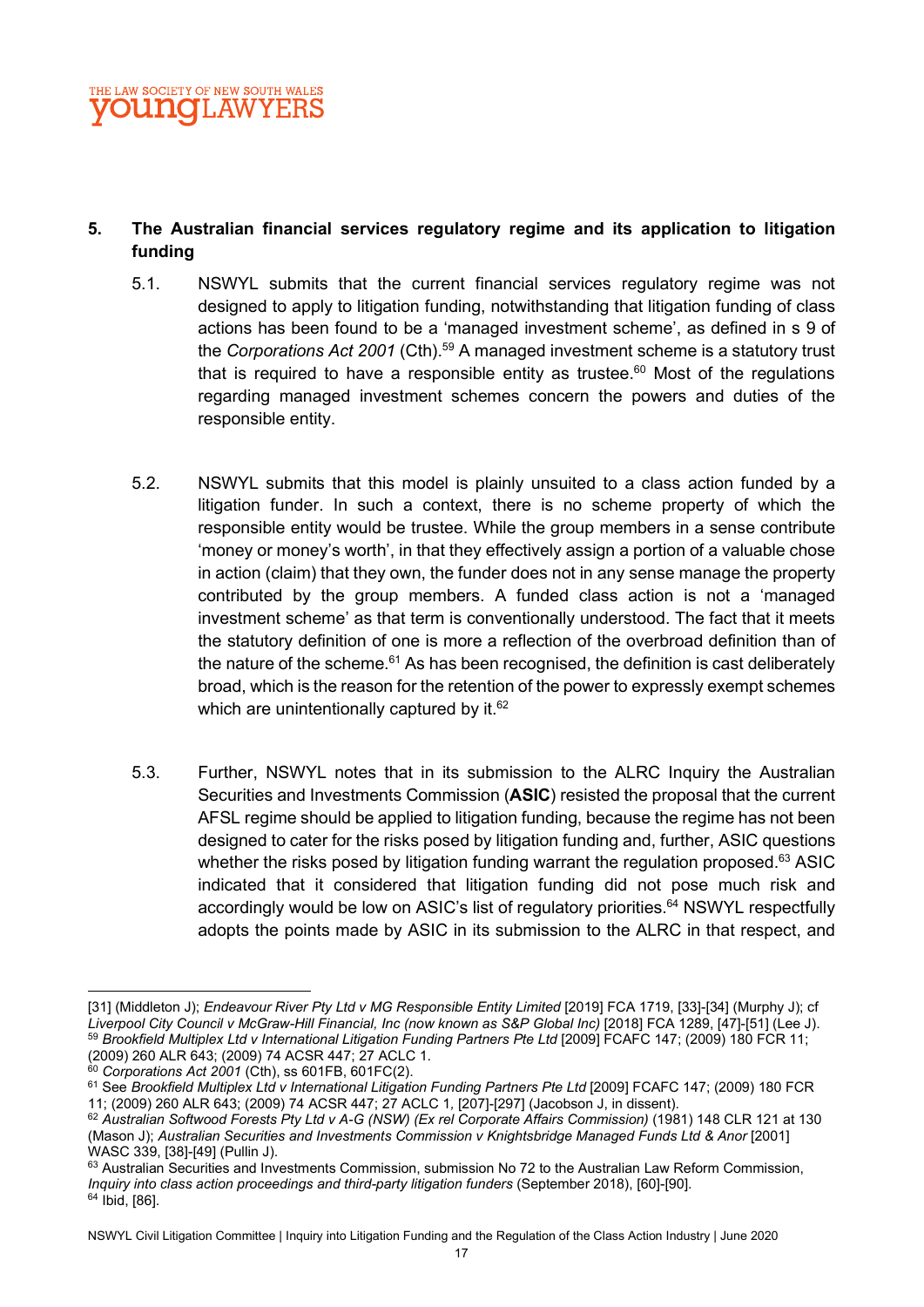

accordingly submits that the financial services regulatory regime should not be extended to litigation funders.

#### 6. The regulation and oversight of the litigation funding industry and litigation funding agreements

- 6.1. NSWYL's view is that the existing regulatory regime is sufficient. NSWYL submits that there is no evidence of any systemic failures by litigation funders to comply with their obligations that warrant the imposition of a licencing regime.
- 6.2. In the course of the ALRC Inquiry, a concern arose with respect to whether litigation funders have sufficient resources to meet adverse costs orders. However, as NSWYL pointed out in its submission to the ALRC<sup>65</sup>, the ALRC had only identified one instance of a litigation funder failing to meet its obligations in its Discussion Paper, being Argentum Capital Ltd.<sup>66</sup> NSWYL reiterates its submission to the ALRC that the failure of that funder would not have been detected by the licencing regime now proposed.<sup>67</sup>
- 6.3. NSWYL also submitted to the ALRC that litigation funding already has a very effective monitoring system in place - that is, litigation funders fund solicitors and clients represented by those solicitors.<sup>68</sup> Solicitors are sophisticated participants in the market who are well equipped to determine whether a funder is sufficiently resourced to meet its obligations, and have a clear interest in doing so to ensure their fees are paid. NSWYL supports the ALRC's recommendation that Part IVA of the FCAA should be amended to prohibit solicitors from seeking costs directly from a representative plaintiff or group members.<sup>69</sup>
- 6.4. In the event that a licensing scheme is contemplated by Parliament, NSWYL repeats its position that a bespoke regulatory body would be required to oversee such a regime, or alternatively the State Offices of Legal Services Commissioner may be the appropriate body to provide oversight, $70$  particularly given ASIC views itself as an inappropriate body to manage conflicts of interest and the conduct of litigation. NSWYL also submits any licensing scheme should not apply to funders who fund only sophisticated litigants, such as insolvency practitioners or litigants in other similar

<sup>65</sup> NSW Young Lawyers, submission No 68 to the Australian Law Reform Commission, Inquiry into Class Action Proceedings and Third-Party Litigation Funders (19 August 2018), [6] ('NSWYL ALRC Submission'). <sup>66</sup> Australian Law Reform Commission, 'Inquiry into Class Action Proceedings and Third-Party Litigation Funders',

Discussion Paper No 85 (DP 85) (June 2018). A potential solution is to require that funders undertake to be bound by orders made by the Court before class proceedings are permitted to continue.

<sup>67</sup> NSWYL ALRC Submission, (n 65) [6].

<sup>68</sup> NSWYL ALRC Submission, (n 65) [14].

<sup>69</sup> Australian Law Reform Commission, Integrity, Fairness and Efficiency - An Inquiry into Class Action Proceedings and Third Party Litigation Funders (Final Report, ALRC Report No 134, December 2018), [6.43]-[6.47] ('ALRC Final Report').

<sup>70</sup> NSWYL ALRC Submission, (n 65) [15].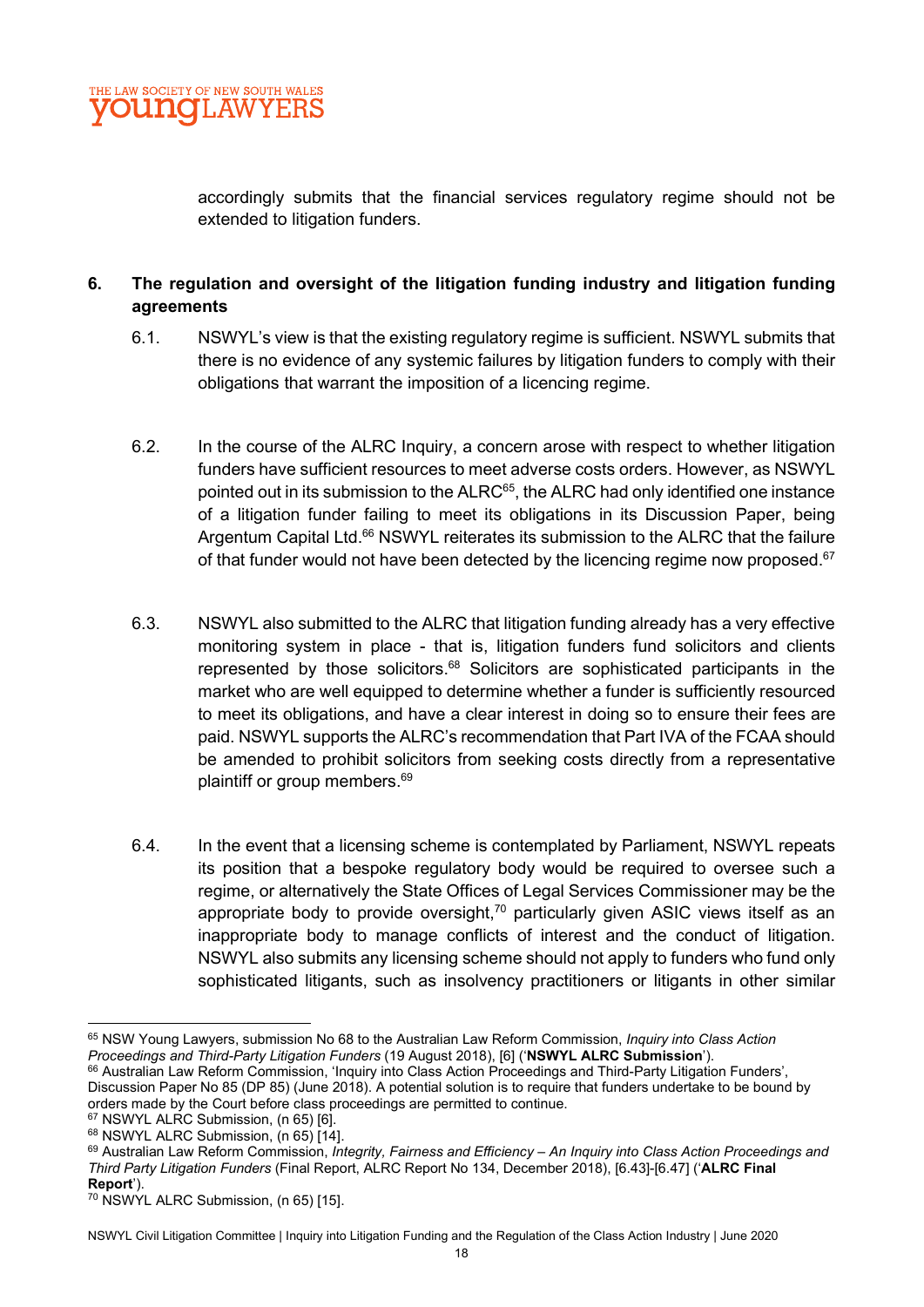

commercial contexts.

# 7. The application of Common Fund Orders and similar arrangements in class actions Common Fund Orders

- 7.1. A CFO is an order made by the Court which typically specifies that a percentage of any settlement or judgment sum received by group members may be paid to the thirdparty litigation funder of the class action, at an equal rate across all group members, regardless of whether the group members have entered into an agreement with the funder to pay such a commission.<sup>71</sup> The rate payable to the funder is approved by the Court, which is empowered to disapprove or lower the percentage rate that is agreed between the funder and group member.<sup>72</sup> CFOs are granted on the basis that all group members who would benefit from the class action should contribute equally to the funding commission costs.<sup>73</sup>
- 7.2. The source of power to grant a CFO was thought to be in s 33ZF of the FCAA,<sup>74</sup> which provides the Court with a general power 'make any order the Court thinks appropriate or necessary to ensure that justice is done in the proceeding.<sup>75</sup> There is no express statutory power which allows for the Court to order a CFO on the application of a party to the proceeding (nor of its own motion). NSWYL discusses the effect of recent decisions concerning CFOs at paragraphs 7.4 –7.12 below.
- 7.3. NSWYL considers the application of CFOs in class action proceedings to be one of the more important developments since the ALRC Final Report (ALRC Final Report) was delivered.<sup>76</sup>

#### NSWYL's Position on Common Fund Orders

7.4. NSWYL has previously made submissions in support of minimal statutory intervention in the courts' discretionary powers to set or approve commissions in a class action proceeding.<sup>77</sup> This was in a context where CFOs were assumed to be applicable at all stages of a proceeding, prior to the recent decision in Brewster (discussed below)

- <sup>74</sup> Ibid, [168] (Murphy, Beach, Gleeson JJ).
- <sup>75</sup> FCAA, (n 16) s 33ZF(1).

<sup>&</sup>lt;sup>71</sup> Money Max, (n 10) [8] (Murphy, Beach, Gleeson JJ). The CFOs made by Lee J in Perera v GetSwift Limited [2018] FCA 732; (2018) 263 FCR 1; (2018) 357 ALR 586; (2018) 127 ACSR 1 and Lenthall v Westpac Life Insurance Services Limited [2018] FCA 1422; (2018) 363 ALR 698; (2018) 130 ACSR 456 were for the lesser of a percentage of the settlement sum and a multiple of legal costs and disbursements. The latter judgment was ultimately overturned by the High Court in Brewster (n 12).

 $72$  Earglow Pty Ltd v Newcrest Mining Ltd [2016] FCA 1433, [133]-[134] (Murphy J).

<sup>73</sup> Money Max, (n 10) [8] (Murphy, Beach, Gleeson JJ).

<sup>&</sup>lt;sup>76</sup> ALRC Final Report, (n 69).

<sup>77</sup> NSWYL ALRC Submission, (n 65) [59]-[66].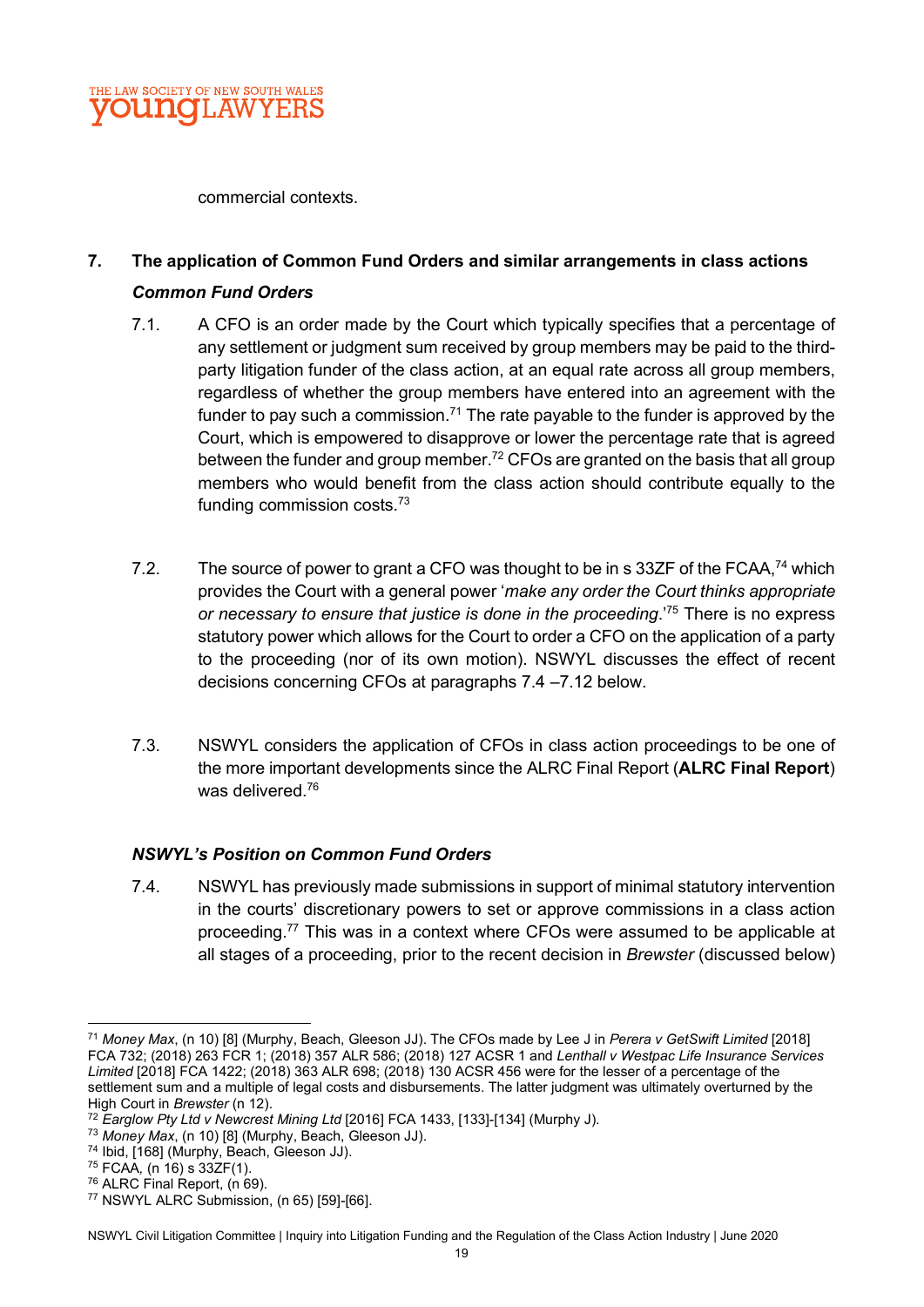which prohibited the early ordering of a CFO and cast uncertainty over CFOs at other stages of a proceeding.

- 7.5. NSWYL was in favour of minimal intervention in the courts' discretion to order CFOs at the time because regulation of such arrangements could lead to unintended consequences and potentially unjust outcomes.<sup>78</sup> NSWYL also acknowledged that CFOs had potential to lead to more 'open class actions', $^{79}$  and in those circumstances, could assist the class action regime with meeting its stated purpose of increasing access to justice and improving efficiency in the courts.<sup>80</sup>
- 7.6. For the reasons addressed below, NSWYL considers that CFOs are beneficial to the operation of the regime, and submits that statutory intervention is required to respond to Brewster and confer the Court with power to make a CFO at any stage of the proceeding.

## ALRC Final Report and Common Fund Orders

7.7. The ALRC Final Report recommended the following in relation to CFOs:

'Part IVA of the Federal Court of Australia Act 1976 (Cth) should be amended to provide the Court with an express statutory power to make common fund orders on the application of the plaintiff or the Court's own motion.<sup>'81</sup>

7.8. The express statutory power to grant a CFO was said to be consistent with other recommendations in the ALRC Final Report, 'including that class actions be initiated as an open class, that the Court have an express statutory power to reject, vary, or amend the terms of a third-party litigation funding agreement, and that the Court have the power to deal with competing class actions'. $82$ 

#### The effect of Brewster on Common Fund Orders

7.9. Since the ALRC Final Report was published, a majority of the High Court in Brewster held that the Court does not have the power under s 33ZF of the FCAA to grant a CFO at an early stage of the proceedings $83$  because to do so would be inconsistent

<sup>78</sup> Ibid, [62].

 $79$  See [3.4] above. Where group membership is not limited to persons who sign litigation funding agreements but includes all persons who were subject to the alleged wrongful conduct.

<sup>80</sup> NSWYL ALRC Submission, (n 65) [89].

<sup>81</sup> ALRC Final Report, (n 69) 96.

<sup>82</sup> ALRC Final Report, (n 69) 99 [4.35].

<sup>83</sup> Brewster, (n 12) [87] (Kiefel CJ, Bell and Keane JJ).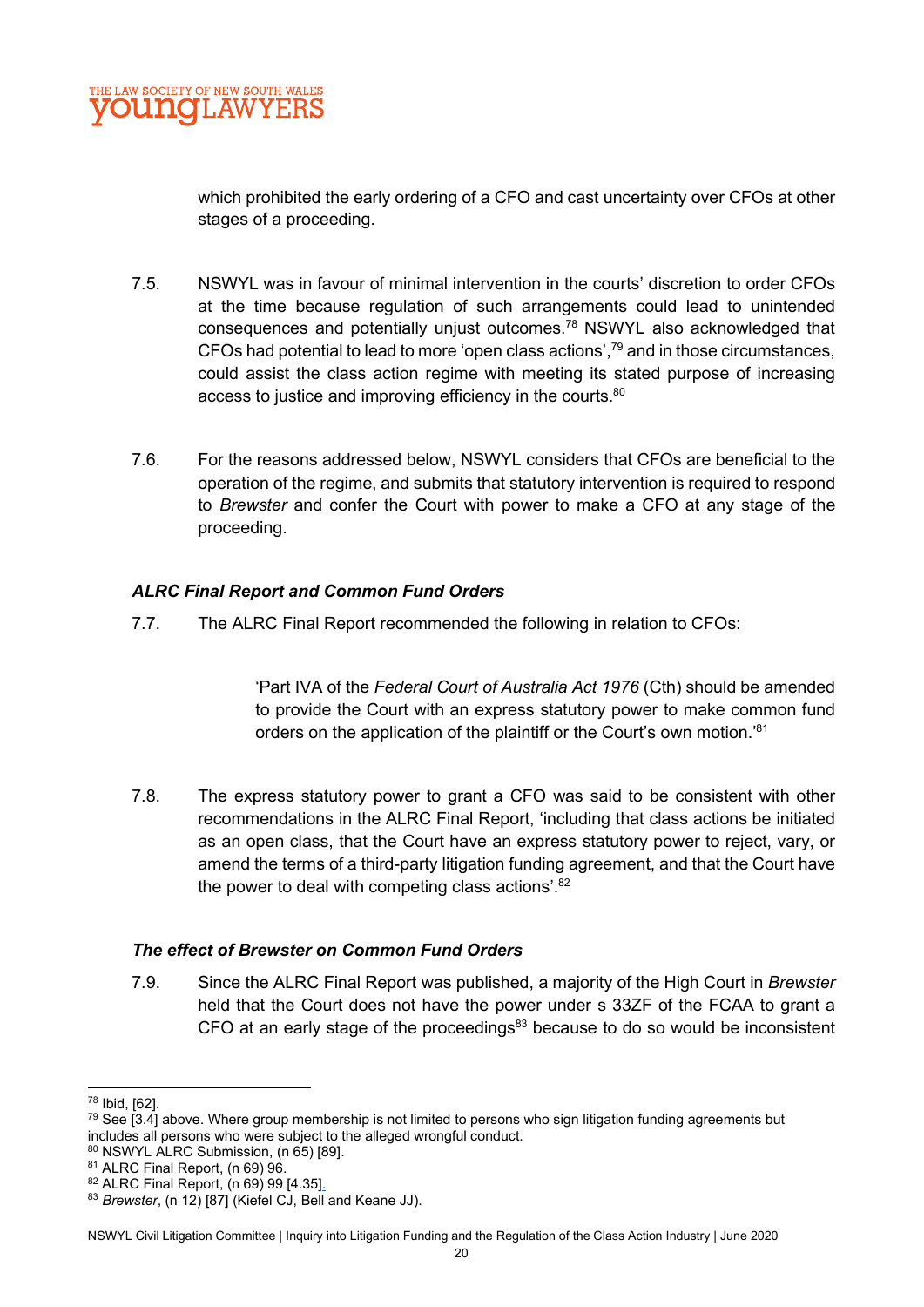with the text, context and purpose of the legislative scheme of Part IVA of the FCAA. <sup>84</sup> The ALRC's recommendation to provide the Court with express statutory power to grant CFOs predates and presages this decision.

7.10. However, the High Court has left open the question of whether a CFO (or any similar order) could be granted at settlement or judgment, potentially relying on the Court's express powers to make just orders at settlement<sup>85</sup> or in equity.  $86$ 

#### Developments since Brewster

7.11. The decision in Brewster effectively prohibits an application for a CFO early in a class action proceeding, and accordingly increases the funder's risk until the point of settlement or judgment. However, there is conflicting authority and uncertainty on the question of whether the Court has power to order a CFO at the point of settlement or judgment. Since Brewster, the Federal Court has considered the application of CFOs at settlement on several occasions including:

(a) On 17 January 2020, Murphy J approved the settlement in Pearson v State of Queensland, in which his Honour held that a CFO made early in the proceeding could continue in operation on the grounds that the order was valid 'until and unless' set aside.<sup>87</sup>

(b) On 5 February 2020, Anastassiou J, approving a settlement in Clime Capital Limited v UGL Pty Limited<sup>68</sup> noted that the High Court in Brewster had not considered whether a CFO could be ordered at the point of settlement approval under s 33V of the FCAA.

(c) On 2 April 2020, in Lenthall (No 2), Lee J considered Brewster and concluded that it did not stand for the proposition that the Court did not have power to make a common fund order at settlement.<sup>89</sup>

(d) On 8 April 2020, in McKay (No 3), Beach J concluded that Brewster did not consider the Court's power to make a common fund order at settlement.<sup>90</sup> His Honour lamented that, as a result of the decision in Brewster, the Court had lost control of funding commissions in choosing a winner among competing class actions, and delivered a clarion call to the legislature to address this issue.<sup>91</sup> Lee J similarly outlined the benefits of CFOs in 2019:

<sup>84</sup> Ibid, [48] (Kiefel CJ, Bell and Keane JJ).

 $85$  FCAA, (n 16) s 33V(2); see discussion at [7.8] below.

<sup>86</sup> Lenthall v Westpac Banking Corporation (No 2) [2020] FCA 423, [12] (Lee J); see also Federal Court of Australia,

General Practice Note GPN-CA: Class Actions Practice Note, 20 December 2019, [15.14].

<sup>87</sup> Pearson v State of Queensland (No 2) [2020] FCA 619, [262]-[264] (Murphy J), reasons published 8 May 2020. 88 Clime Capital Limited v UGL Pty Limited [2020] FCA 66.

<sup>89</sup> Lenthall v Westpac Banking Corporation (No 2) [2020] FCA 423, [6]-[12] (Lee J).

<sup>90</sup> McKay Super Solutions Pty Ltd (Trustee) v Bellamy's Australia Ltd (No 3) [2020] FCA 461, [31] (Beach J).

<sup>91</sup>Ibid, [33]-[34] (Beach J).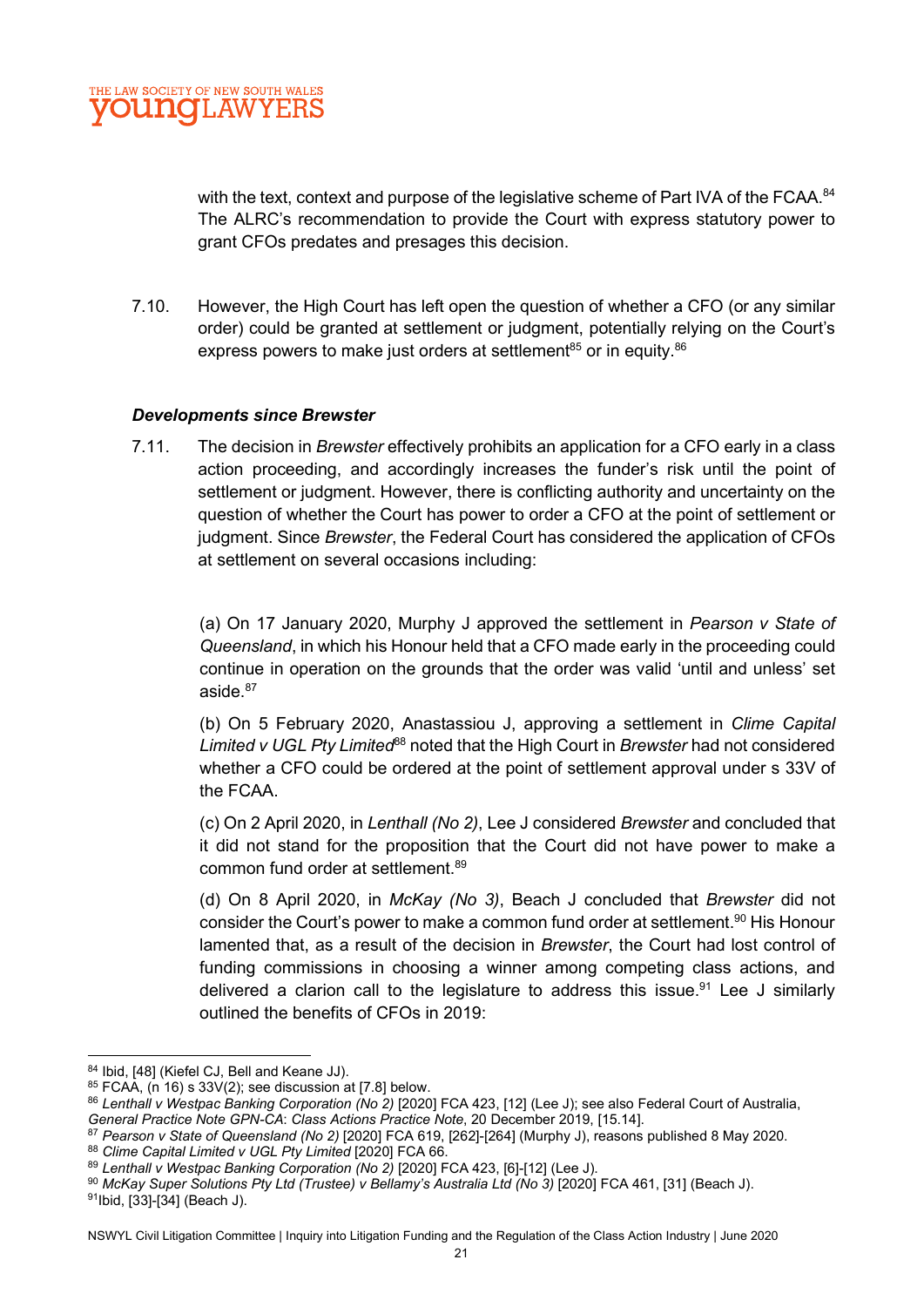'the practical benefit of CFOs has been to maintain control over disproportionate deductions from modest settlements, prevent windfalls, and ensure the court's protective and supervisory role in relation to group members is given effect.'92

(e) On 4 May 2020, in Fisher (No 2), Moshinsky J considered an application for Courtapproval of a settlement under which the applicant sought a CFO under s 33V. His Honour held that while Brewster did not express a 'clear majority view' on whether a CFO could be ordered under s 33V, the majority did 'express strong reasons favouring the making of a funding equalisation order over a [CFO]<sup>'', 93</sup> His Honour concluded that the applicant's alternative order for a funding equalisation order was appropriate in the circumstances.<sup>94</sup>

(f) On 13 May 2020, in Uren (No 2), Murphy J approved a \$3 million settlement and made a CFO of 25%, concluding that Brewster did not 'stand for the proposition that the Court has no power to make a common fund order upon court approval of a settlement under s  $33V(2)$  of the FCA'.<sup>95</sup>

(g) On 13 May 2020, in Cantor (No 5), Foster J considered Brewster and the decisions summarised above, save for Uren (No 2).<sup>96</sup> His Honour concluded that the Court 'probably' does not have power to make a common fund order at the stage of settlement.<sup>97</sup>

#### The current position

7.12. In summary, the current position in relation to CFOs is as follows:

(a) the Court can no longer order a CFO at an early stage of a proceeding pursuant to its discretionary powers under s 33ZF of the FCAA;

(b) there is conflicting authority on whether CFOs can be ordered under s 33V of the FCAA at the point of settlement approval and no authority on whether it can be ordered at judgment under ss 33Z and 33ZA; and

(c) the majority view of the High Court favours the ordering of a funding equalisation order over a CFO.<sup>98</sup>

 $\frac{95}{95}$  Uren v RMBL Investments Ltd (No 2) [2020] FCA 647, [50] (Murphy J).

<sup>92</sup> Klemweb Nominees Pty Ltd (as trustee for the Klemweb Superannuation Fund) v BHP Group Limited [2019] FCAFC 107; (2019) 369 ALR 583, [140] (Lee J).

<sup>93 [2020]</sup> FCA 579, [72]-[73] (Moshinksy J).

<sup>94</sup> Ibid, [74] (Moshinksy J). The Applicants and Vocus settled the class action for \$35 million. The proposed CFO sought a commission of \$6.2 million (17.7% of the settlement), while the funding commission payable following a funding equalisation order was \$3.9 million (11.1% of the settlement): ibid, [66]-[67] (Moshinsky J).

<sup>96</sup> Cantor v Audi Australia Pty Limited (No 5) [2020] FCA 637, [321]-[421] (Foster J).

<sup>97</sup> Ibid, [405]-[421] (Foster J).

 $98$  Brewster, (n 12) (Kiefel CJ, Bell and Keane JJ). A funding equalisation order is an order of the Court which spreads a litigation funder's commission across all group members in the proceeding, such that 'funded group members' are no worse off than 'unfunded group members'. First, the litigation funder receives the commissions payable under funding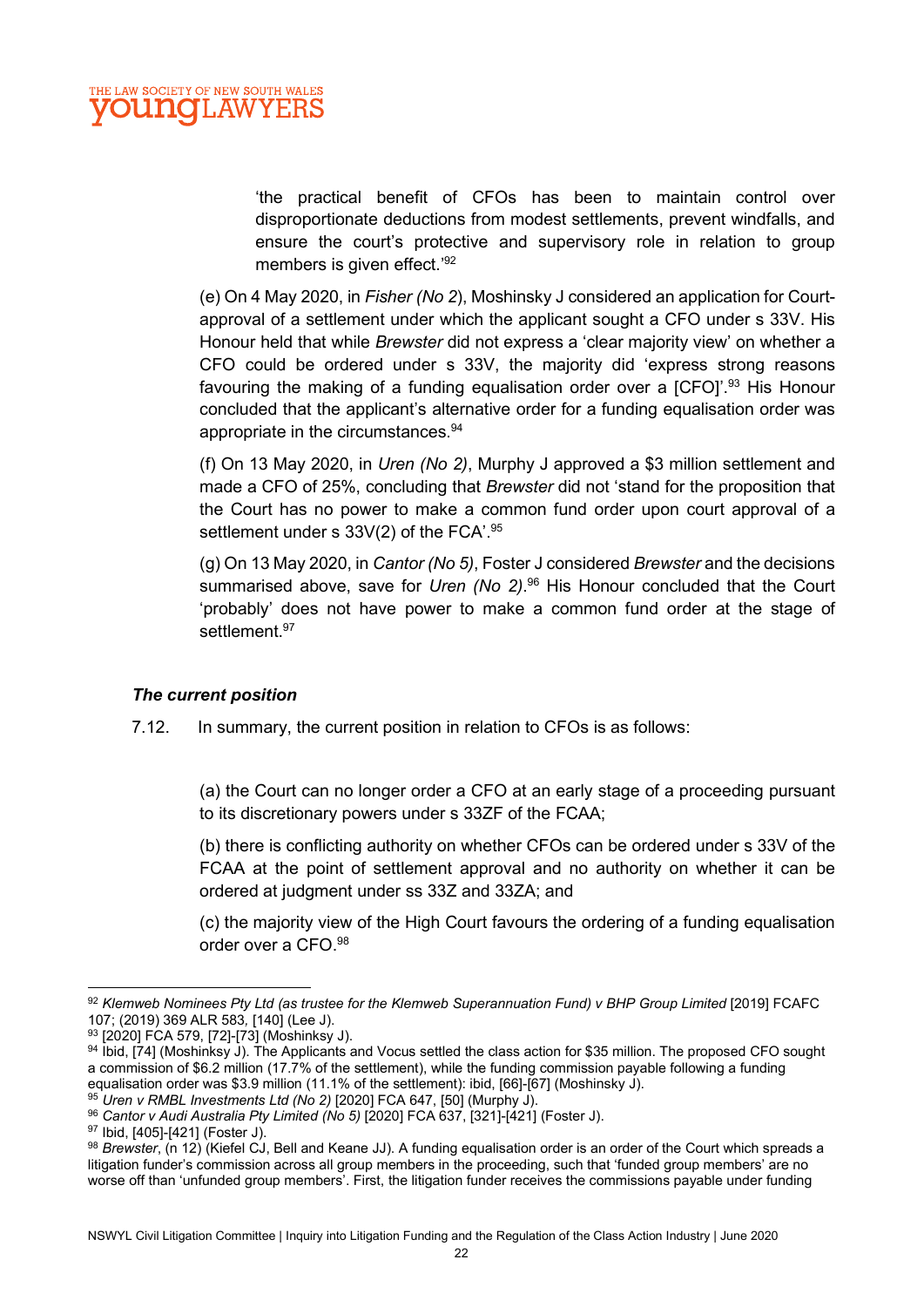

#### NSWYL's recommendation

- 7.13. The above judgments in the Federal Court demonstrate that, post-Brewster, there is considerable uncertainty in Australia over the application of CFOs in class action litigation. Despite this, NSWYL maintains its view that, on balance, CFOs are beneficial to group members and in the spirit of Part IVA of the FCAA by encouraging proceedings to be brought as an open class, reducing the possibility of competing class actions,  $99$  and by providing important judicial oversight that can ensure the ultimate commission rate that is approved by the Court is just and equitably distributed amongst group members.
- 7.14. Litigation funding is a vital component of the modern class actions regime and, for the claims of many group members, a sine qua non. NSWYL notes the recent comments in the judgment approving the settlement of the PFAS class actions against the Commonwealth:

'Without litigation funding, the claims of these group members would not have been litigated in an adversarial way but, rather, they would likely have been placed in the position of being supplicants requesting compensation, in circumstances where they would have been the subject of a significant inequality of arms. ...it strains credulity to think that claims of this complexity and attended by such potential expense could have been litigated to a conclusion without third party funding of some sort. It seems to me a testament to the practical benefits of litigation funding, that these complex and costly claims have been able to be litigated in an efficient and effective way and have procured a proposed settlement. It must be recalled that an acceptable settlement was only forthcoming after a vast outlay of resources, and the assumption of risk of a third party funder for potential adverse costs.'<sup>100</sup>

7.15. NSWYL therefore recommends that Part IVA of the FCAA be amended to provide express statutory authority for the Court to grant a CFO at any stage of a class action proceeding, provided the litigation funder is no better off than group members after settlement or judgment.<sup>101</sup>

agreements signed by the funded group members. Second, the commission payable by unfunded group members, if they had signed the funding agreement, is calculated and totalled. Third, that total commission is shared equally among all group members. An alternative method of calculation is to divide the funding commission (paid by funded group members) by the total settlement or judgment sum. That percentage is the proportion to be deducted from the unfunded group member pool of funds and added to the funded group member pool of funds. The purpose is to avoid a 'free rider' problem whereby unfunded group members claim the benefits of a settlement or judgment sum, without contributing to the funding costs.

 $99$  Money Max, (n 10) [14] (Murphy, Beach, Gleeson JJ).

<sup>&</sup>lt;sup>100</sup> Smith v Commonwealth of Australia (No 2) [2020] FCA 837, [82] (Lee J).

<sup>&</sup>lt;sup>101</sup> Noting the caution against applying such rules to claims that appear valuable, but turn out to be valueless, NSWYL submits that a funder must bear this risk: Kuterba v Sirtex Medical Limited (No 3) [2019] FCA 1374, [18]-[19] (Beach J):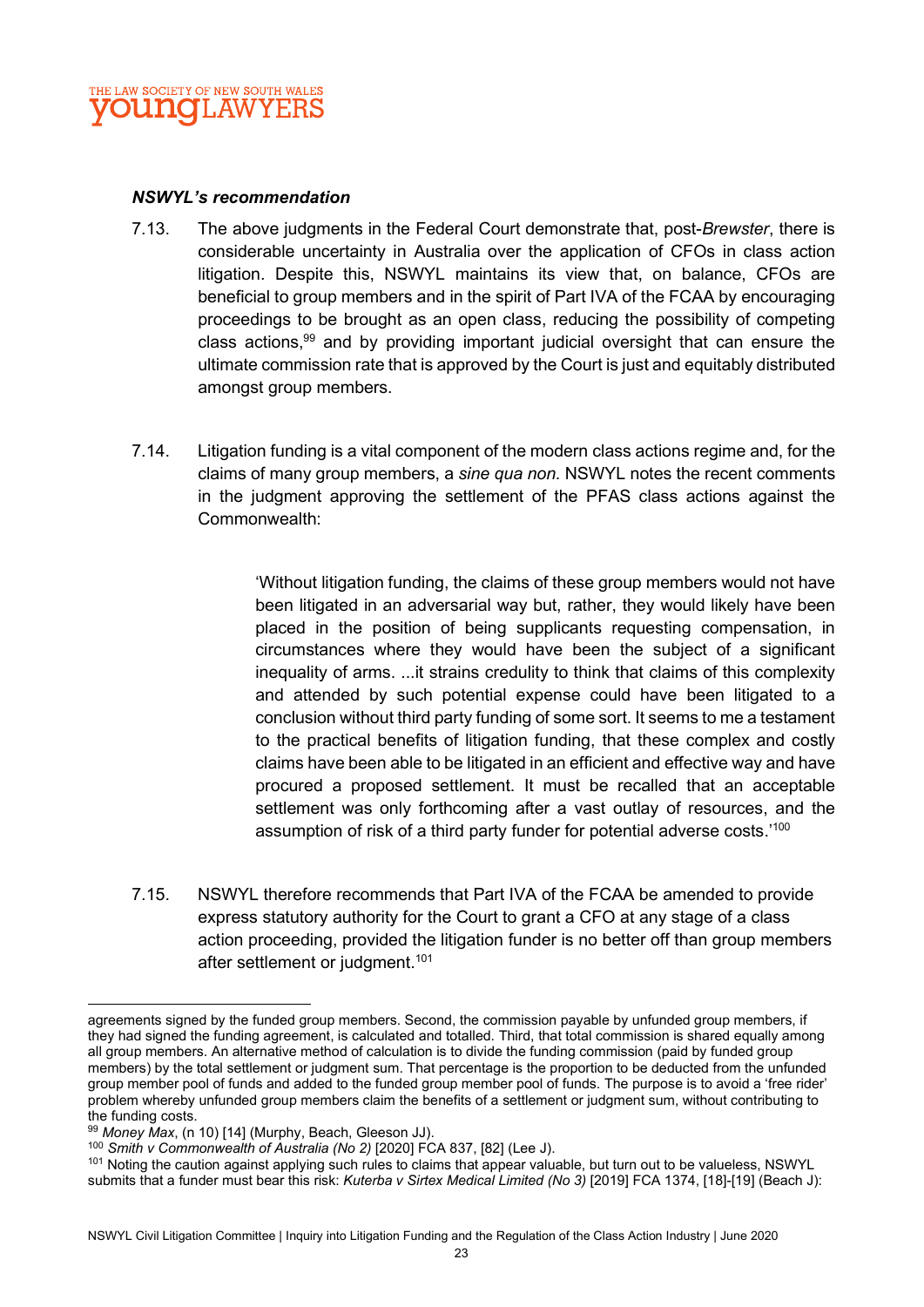

7.16. NSWYL submits that the ideal form of CFO is that used in Phi Finney McDonald's BHP Class Action, namely a percentage of the gross settlement is paid to the funder, out of which 'expenses paid by the Funder in the course of funding the litigation, including legal costs, disbursement and any premium paid in relation to the provision of security for costs' must be deducted.<sup>102</sup> Orders so formulated encourage funders to keep costs down and guarantee that the majority of a settlement or judgment sum falls in the hands of group members.

#### 8. Factors driving the increasing prevalence of class action proceedings in Australia

#### Developments in Litigation Funding

8.1. NSWYL submits the rise in third-party litigation funding in Australia is arguably one of the most significant factors behind any growth in the prevalence of class action proceedings. Since it was first pioneered in Australia,<sup>103</sup> litigation funding has been an important avenue through which group members can obtain access to justice in circumstances where they may not otherwise have an opportunity to bring a claim.<sup>104</sup> Between 2010 and 2016, almost half of the class action claims filed in the Federal Court of Australia were funded.<sup>105</sup> In addition to this, Professor Morabito suggests the majority (82.8%) of shareholder class actions filed in Australia between 4 March 1992 and 30 June 2019 were funded by third-party litigation funders.<sup>106</sup> It has been noted that the growth in funded class actions over the past decade or so may in part be attributable to common law developments, some of which have enabled funders to more fully realise the investment opportunity shareholder claims in particular may provide.<sup>107</sup> The number of litigation funders operating in Australia has also grown

<sup>&#</sup>x27;No power contained in or philosophy underpinning Part IVA provides a proper basis for giving group members something for what turned out to be nothing or to give them something beyond what the true value of their claims are worth, reflecting the product of the face value times the probability of success times the probability of recovery.' See also Carpenders Park Pty Ltd (as trustee of the Carpenders Park Pty Ltd Staff Superannuation Fund) v Sims Metal Management Limited [2019] FCA 1040, [17]-[18] (Rares ACJ); Santa Trade Concerns Pty Limited v Robinson (No 2) [2018] FCA 1491, [7]-[13] (Lee J).

<sup>102</sup> Impiombato v BHP Billiton Limited [2018] FCA 1272, [15] (Moshinsky J).

 $103$  In class action claims, in particular, following the decision of Fostif (n 7).

<sup>104</sup> ALRC Final Report, (n 69) 27, [1.29]-[1.30].

<sup>105 49.5%</sup> of Part IVA proceedings filed between 2010-2016 were supported by commercial litigation funders: Vince Morabito, An Empirical Study of Australia's Class Action Regimes Fourth Report: Facts and Figures on Twenty-Four Years of Class Actions in Australia (29 July 2016), 8 <https://ssrn.com/abstract=2815777>; Chief Justice Allsop, 'Class Action Key Topics' (Keynote Address, Law Council of Australian Forum, 13 October 2016), <

http://www.fedcourt.gov.au/digital-law-library/judges-speeches/chief-justice-allsop/allsop-cj-20161013> ; see also Jason Betts and Christine Tran, 'The rise of class actions and litigation funding in Australia', International Bar Association (Article, 17 May 2017) <https://www.ibanet.org/Article/Detail.aspx?ArticleUid=8753FF59-A0DA-4D85-AF20- BAF5A8C80FBC>.

<sup>106</sup> Vince Morabito, An Evidence-Based Approach to Class Action Reform in Australia: Shareholder Class Actions in Australia – Myths v Facts (11 November 2019), 20 <https://papers.ssrn.com/sol3/papers.cfm?abstract\_id=3484660> ('Myths v Facts').

<sup>107</sup> Jason Betts, David Taylor and Christine Tran, 'Litigation Funding for Class Actions' in Damian Grave, Helen Mould (eds), 25 Years of Class Action in Australia (University of Sydney Ross Parsons Centre of Commercial, Corporate and Taxation Law, 2017), 205 [10.2.1]-[10.2.2]. At [10.2.2], the authors discuss the impact of Multiplex Funds Management Ltd v P Dawson Nominees Pty Ltd [2007] FCAFC 200; (2007) 164 FCR 275 and the Court's endorsement of 'closed class' actions, in particular.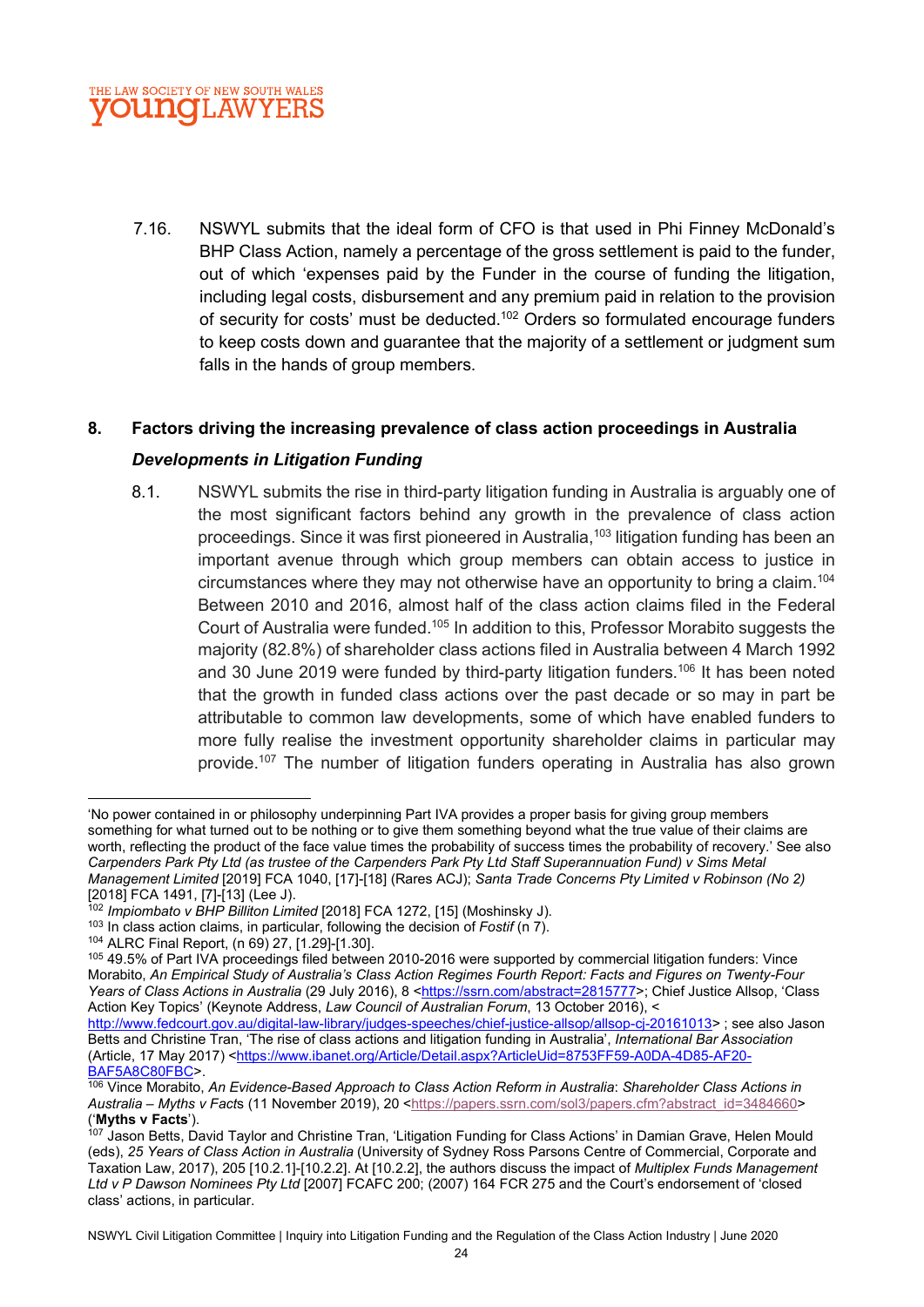steadily over the last decade or so.<sup>108</sup> Ultimately, NSWYL submits that the growth in funded class actions is likely to have contributed to any identified increase in the prevalence of class actions overall, and that any such growth (if it has occurred) should be considered a positive outcome as it has facilitated access to justice for group members.

#### Media coverage

- 8.2. NSWYL is concerned about the misapprehension inherent in the 8th term of reference. There is potential for the media to significantly influence public perceptions of class action litigation and the litigation funding industry. Importantly, the media can create misconceptions about the nature of any increasing prevalence of class action proceedings in Australia. For example, in October 2019 The Australian reported that there had been an 'explosion' of class action claims in the last financial vear.<sup>109</sup>
- 8.3. In 2015, an article in the Australasian Lawyer predicted that the then increasing trend of class action claims being made in the United States was likely to have a 'domino effect' in Australia.<sup>110</sup> However, Morabito concluded from his research that, 'no balanced or objective assessment of Australia's class action landscape could possibly lead to the conclusion that there has been an explosion of class actions in recent years' (emphasis added).<sup>111</sup> Morabito reported that 634 class actions were filed in NSW, Victoria, Queensland and the Federal jurisdictions in the 27-year period between 4 March 1992 to 30 June 2019,<sup>112</sup> and given that some of those class actions were competing class actions, the total number actually concerned only 420 distinct legal disputes.<sup>113</sup> This amounts to an annual average of 23 class actions filed over 27 years and an average of 47 class actions were filed annually over the preceding fiveyear period.<sup>114</sup> Further, while the volume of class action filings in Australia is steadily increasing, that increase is decidedly negligible from year to year.<sup>115</sup> Australian class action litigation activity remains comparatively low against other jurisdictions. For example, 5,687 class actions were filed in Israel in the period 2007-2015 and 1,306 class actions were filed in the only class action court in Quebec in the period 1993- 2017.<sup>116</sup>

<sup>108</sup> Jason Betts, David Taylor and Christine Tran, 'Litigation Funding for Class Actions' in Damian Grave, Helen Mould (eds), 25 Years of Class Action in Australia (University of Sydney Ross Parsons Centre of Commercial, Corporate and Taxation Law, 2017), 205 [10.3].

<sup>109</sup> Geoff Chambers, 'Surge in class action lawfare hits economy', The Australian, (online, 29 October 2019) <https://www.theaustralian.com.au/business/legal-affairs/surge-in-class-action-lawfare-hits-economy/newsstory/ecc8d4d91e87b5f270aa54f490a62e1b>

<sup>110</sup> Samantha Woodhill, 'Looming class action boom threatens business', Australasian Lawyer, (online, 21 May 2015) <https://www.thelawyermag.com/au/news/general/looming-class-action-boom-threatens-business/198243> 111 Myths v Facts, (n 106), 14

<sup>112</sup> Ibid, 12.

<sup>113</sup> Ibid, 13.

<sup>114</sup> Ibid, 12-13.

<sup>115</sup> Ibid, 12.

<sup>116</sup> Ibid, 13.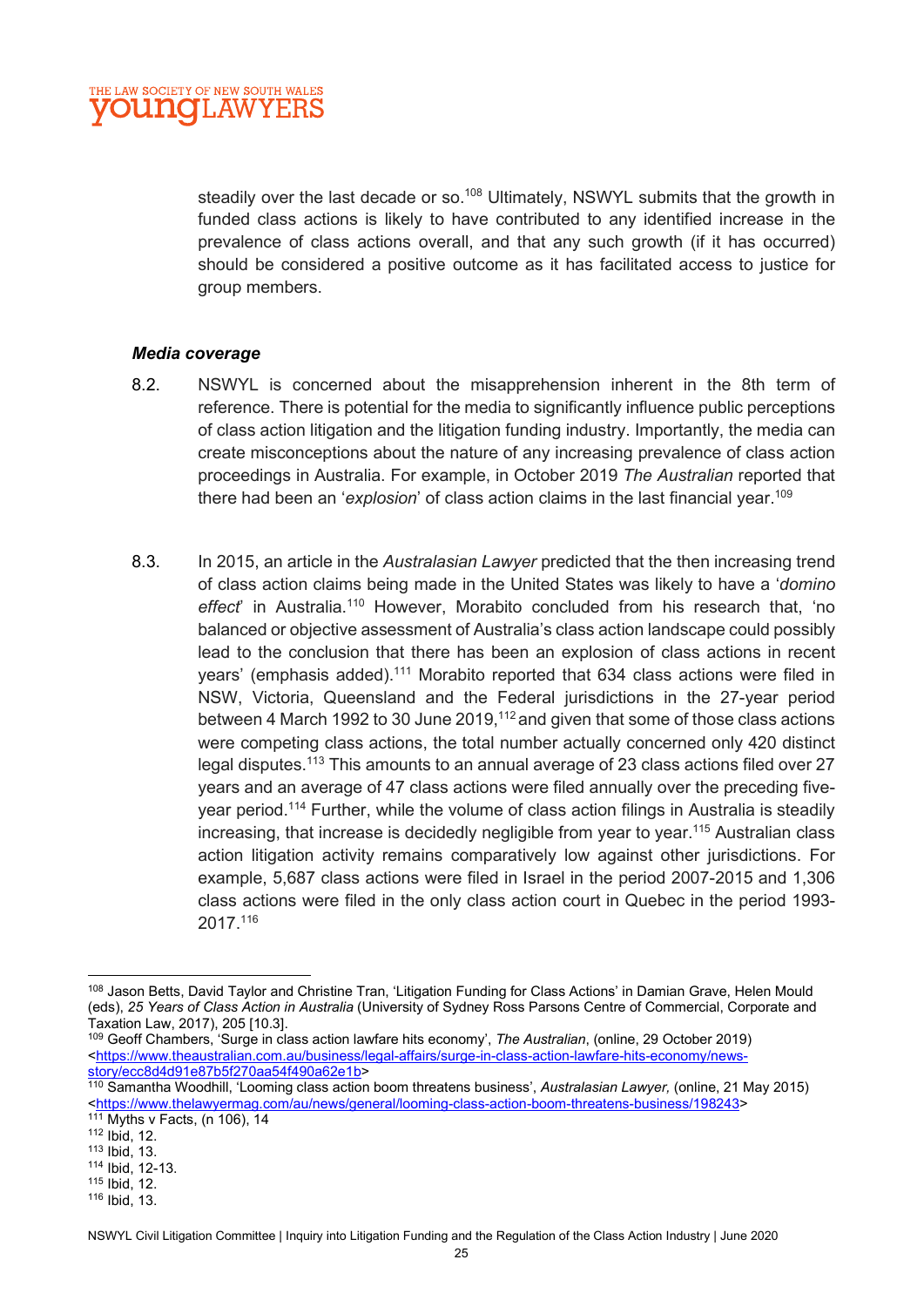

- 8.4. In Morabito's view, neither of these statistics supported a conclusion that there had been any form of explosion in class actions.<sup>117</sup> NSWYL agrees with Morabito's views and submits that any discussion regarding the prominence of class actions should duly consider Morabito's data.
- 8.5. NSWYL suggests that selective media coverage may also create the impression that there has been a dramatic increase in the number of class actions commenced outside the realm of shareholder class actions. This may give rise to the misconception that there is more non-shareholder class action activity as compared to shareholder class action activity, and that corporations and governments should be bracing themselves for an ever-increasing variety of claims to be brought against them. $^{\rm 118}$
- 8.6. A recent example of such news coverage was an opinion article in the Australian Financial Review, which speculated that the COVID-19 pandemic could 'spark a surge in class action lawsuits'.<sup>119</sup> However, even if non-shareholder class actions are on the rise, shareholder class actions have continued to be the predominant type of claim to date, and the majority of these claims are supported by litigation funding.<sup>120</sup> According to Morabito's report referred to at [8.1] above, shareholder class actions were the most popular category of class actions in Australia in the period 4 March 1992 to 30 June 2019 (with 122 shareholder class actions filed in that period).<sup>121</sup> According to Betts and Tran:

'since 2010, there has been a notable increase in the number of shareholder/investor and consumer protection class actions, and a notable decrease in the number of product liability and mass tort class actions', and this 'may be explained by the fact that product liability and mass tort claims on average take up to twice as long to resolve compared with shareholder and

<sup>117</sup> Ibid, 12-13.

<sup>&</sup>lt;sup>118</sup> Such a misconception could, for example, arise from media coverage of looming class actions in novel areas, such as the looming class action involving Queensland's new Human Rights Act 2019, in which the construction of a coal mine is to be challenged on the basis of human rights as they apply to climate change. See, for example,: ABC, 'Youth activists claim Clive Palmer's proposed coal mine could breach their human rights', 7.30, 13 May 2020 (Peter McCutcheon). <https://www.abc.net.au/7.30/youth-activists-claim-clive-palmers-proposed-coal/12245602>

<sup>119</sup> Jennifer Hewett, 'Business needs reprieve from COVID-19 class actions', Financial Review (online, 7 May 2020) <https://www.afr.com/companies/professional-services/business-needs-reprieve-from-covid-19-class-actions-20200507 p54quq>

<sup>120</sup> Ashurst, 'Quickguide: Class Actions in Australia', (Web Page, 21 October 2019) <https://www.ashurst.com/en/newsand-insights/legal-updates/quickguide-class-actions-in-australia/>.

 $121$  Myths v Facts, (n 106) 16.

NSWYL Civil Litigation Committee | Inquiry into Litigation Funding and the Regulation of the Class Action Industry | June 2020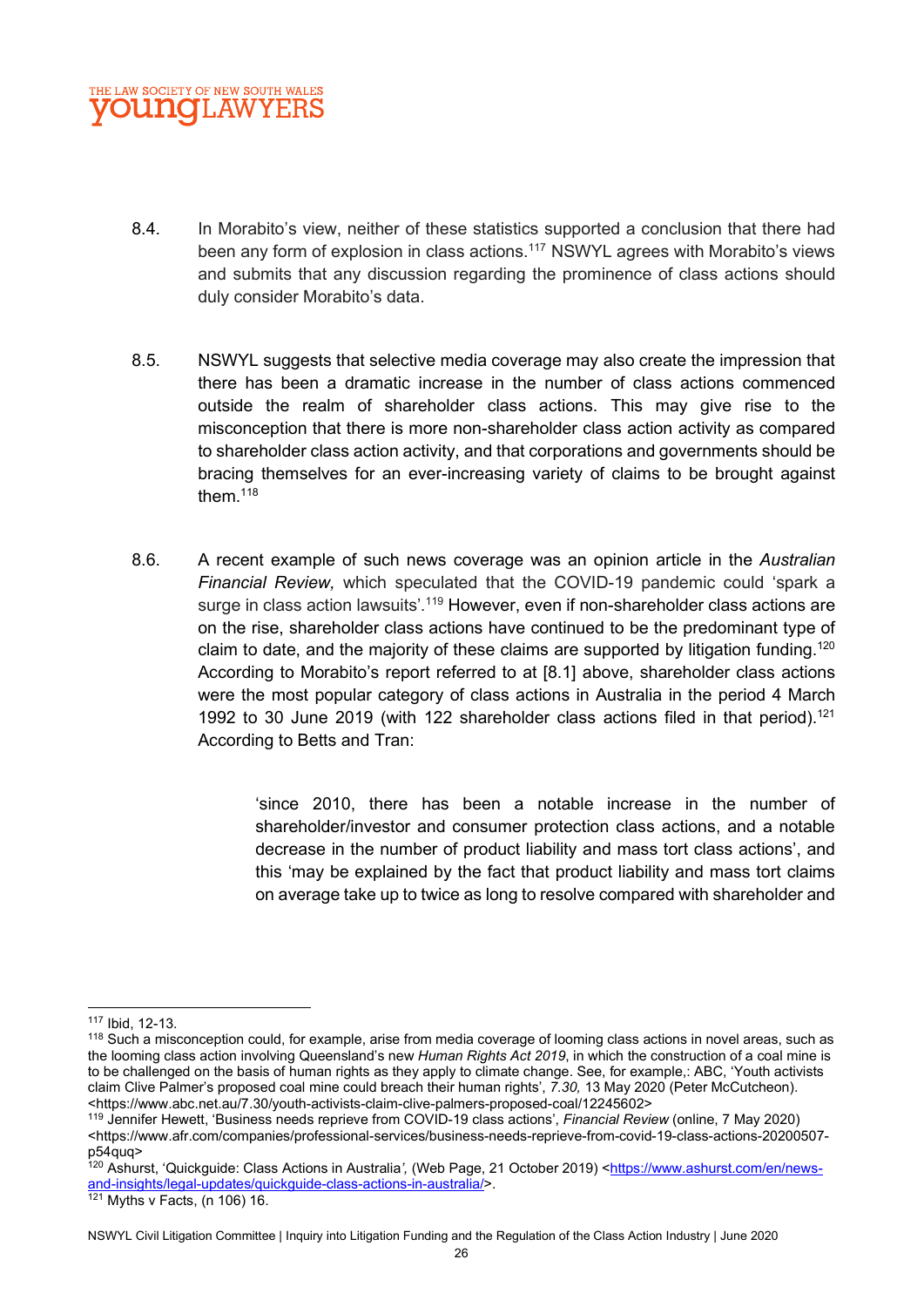consumer protection claims, and are therefore less economically attractive to funders given the longer time required to realise a return on capital.<sup>'122</sup>

#### Introduction of new class action regimes in state jurisdictions

- 8.7. The introduction of class action regimes in further Australian state jurisdictions could be driving an increase in the prevalence of class action proceedings in Australia, to the extent that there has been any increase overall. The most recent Queensland regime came into operation on 1 March 2017.<sup>123</sup> According to Morabito's report referred to at [8.1] above, a total of nine class actions were commenced under this regime from its commencement to 30 June 2019, with two class actions filed in financial year 2016-2017, two filed in 2017-2018 and five filed in 2018-2019.<sup>124</sup> NSWYL suggests that, in many cases, the commencement of class action regimes in new jurisdictions simply means that litigants have additional venue choices.
- 8.8. The Western Australian regime has not yet come into operation as the Civil Procedure (Representative Proceedings) Bill 2019 (WA), which was introduced into the Western Australian Parliament on 26 June 2019, is yet to be passed by the Legislative Council.<sup>125</sup> Some commentators have suggested that, if passed, the new regime in Western Australia will 'create a pathway for more class actions to be initiated in Western Australia', and, 'almost certainly see an increased uptake of representative proceedings for State-based causes of action, such as contract and tort… which [while] previously not viable to run, will now be more economical for plaintiffs to establish and pursue as a class action'.<sup>126</sup> In light of this, NSWYL considers it likely that the commencement of new state-based regimes may have contributed to a steady increase in the number of class actions filed at a state level, and that this trend will continue as further new regimes commence. This does not, however, equate to an undesirable growth in the prominence of class action claims in Australia.

#### The Impact of the Banking Royal Commission

8.9. The Royal Commission into Misconduct in the Banking, Superannuation and Financial Services Industry (Banking Royal Commission) is another factor which has

<sup>&</sup>lt;sup>122</sup> Jason Betts and Christine Tran, 'The rise of class actions and litigation funding in Australia', International Bar Association (Article, 17 May 2017) <https://www.ibanet.org/Article/Detail.aspx?ArticleUid=8753FF59-A0DA-4D85-AF20-BAF5A8C80FBC>

 $\frac{123}{123}$  The Queensland regime came into operation with the commencement of Part 13A of the Civil Procedure Act 2011 (Qld), and Chapter 3 Part 1 Division 5 of the Uniform Civil Procedure Rules 1999 (Qld), allowing class action proceedings to be commenced in the Supreme Court of Queensland. The Queensland regime generally adopts the procedures set out in the existing Federal Court, New South Wales and Victorian Supreme Courts.  $124$  Myths v Facts, (n 106) 12.

<sup>125</sup>Parliament of Western Australia, Civil Procedure (Representative Proceedings) Bill 2019 (Web Page) <https://www.parliament.wa.gov.au/parliament/bills.nsf/BillProgressPopup?openForm&ParentUNID=53A69D743089CB8 2482584250017E4EE>

<sup>&</sup>lt;sup>126</sup> Jones Dav, 'Commentaries: Class Action Reform Imminent in Western Australia', Insights (Blog Post, July 2019) <https://www.jonesday.com/en/insights/2019/07/class-action-reformimminent?utm\_source=Mondaq&utm\_medium=syndication&utm\_campaign=LinkedIn-integration>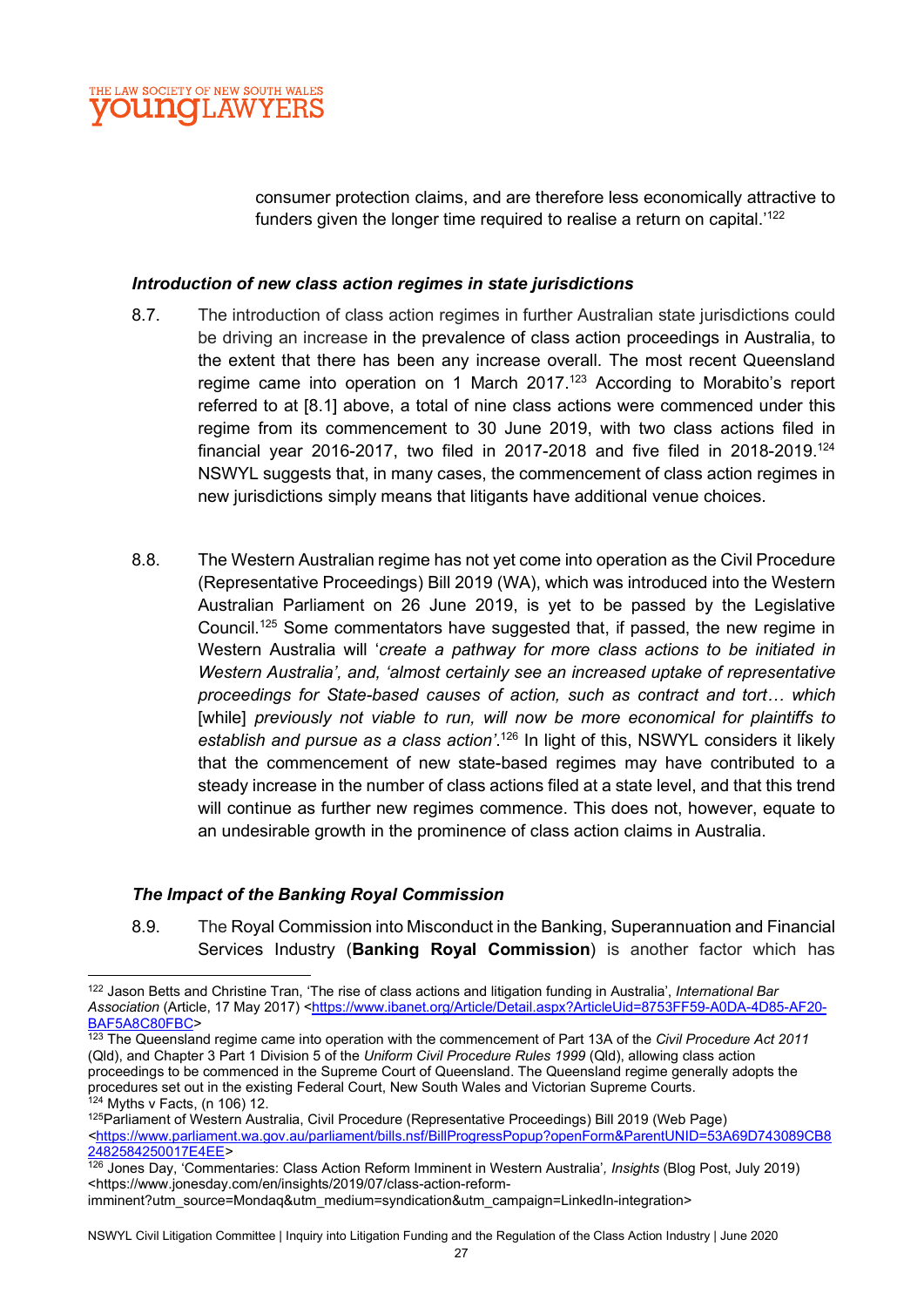

contributed to new class actions being filed in recent years. Following the release of the Final Report issued by the Honourable Commissioner Hayne on 1 February 2019,<sup>127</sup> there has been a rise in regulatory prosecutions and class actions concerning issues exposed by the Banking Royal Commission.<sup>128</sup> The Final Report, in part, outlined circumstances where the conduct of certain financial services entities amounted to misconduct which fell below community standards and expectations.<sup>129</sup> The Commissioner stated that if an entity breaks the law and causes damage, there is an expectation within the Australian community that the entity will compensate those affected.<sup>130</sup> NSWYL submits that, consistent with the findings of the Banking Royal Commission, corporate entities must not be permitted to act with impunity, and class actions provide one mechanism to hold such entities accountable. It is expected that class action claims relating to financial products and services or consumer protection are likely to continue as a result of the Banking Royal Commission.<sup>131</sup>

8.10. The class action filed against IAG after its subsidiary, Swann Insurance (Aust) Pty Ltd (the Swann case) in April 2019 is one such example. The Banking Royal Commission heard that Swann sold 850,000 policies for more than \$1 billion over the last decade, in which only one tenth of claims had been paid out.<sup>132</sup> This sale of so-called 'junk insurance' or add-on insurance products for cars and motorbikes was alleged to be of little or no financial value to customers, but of high value to dealers that collected commissions.133 The Commissioner recommended a deferred sales model for addon insurance and a cap on commissions.<sup>134</sup> Mr James Shipton, Chair of ASIC, stated in his evidence to the Banking Royal Commission that add-on insurance was an industry-wide issue which affected many thousands of consumers.<sup>135</sup>

#### The claimed impact of 'group costs orders' on the prevalence of class actions

8.11. At the time of writing, both houses in the Parliament of Victoria have now passed the Justice Legislation Miscellaneous Amendments Bill 2019 (Vic) (the Bill). The stated purpose of the proposed amendments to the Supreme Court Act 1986 (Vic) in the Bill includes the introduction of a new provision, 33ZDA (Group costs orders), to provide the Victorian Supreme Court with certain powers to allow contingency fees in class actions under part 4A of the Supreme Court Act 1986, to improve access to justice

<sup>134</sup> Ibid.

<sup>&</sup>lt;sup>127</sup> Royal Commission into the Misconduct in the Banking, Superannuation and Financial Services Industry (Final Report, February 2019) vol 1.

<sup>128</sup> See for example: Ibid, 114.

<sup>129</sup> Ibid, 1.

<sup>130</sup> Ibid, 3.

<sup>131</sup> Ashurst, 'Quickguide: Class Actions in Australia', (Web Page, 21 October 2019) <https://www.ashurst.com/en/newsand-insights/legal-updates/quickguide-class-actions-in-australia/>

<sup>132</sup> Mina Martin, 'Junk insurance class action against IAG could be worth \$1 billion – report', Insurance Business Australia (online, 17 September 2019) <https://www.insurancebusinessmag.com/au/news/breaking-news/junk-insuranceclass-action-against-iag-could-be-worth-1-billion--reports-177968.aspx>

<sup>&</sup>lt;sup>133</sup> Royal Commission into the Misconduct in the Banking, Superannuation and Financial Services Industry (Final Report, February 2019) vol 1, 291.

<sup>&</sup>lt;sup>135</sup> Transcript, James Shipton, 22 November 2018, 6930, cited in Royal Commission into the Misconduct in the Banking, Superannuation and Financial Services Industry (Final Report, February 2019) vol 1, 427.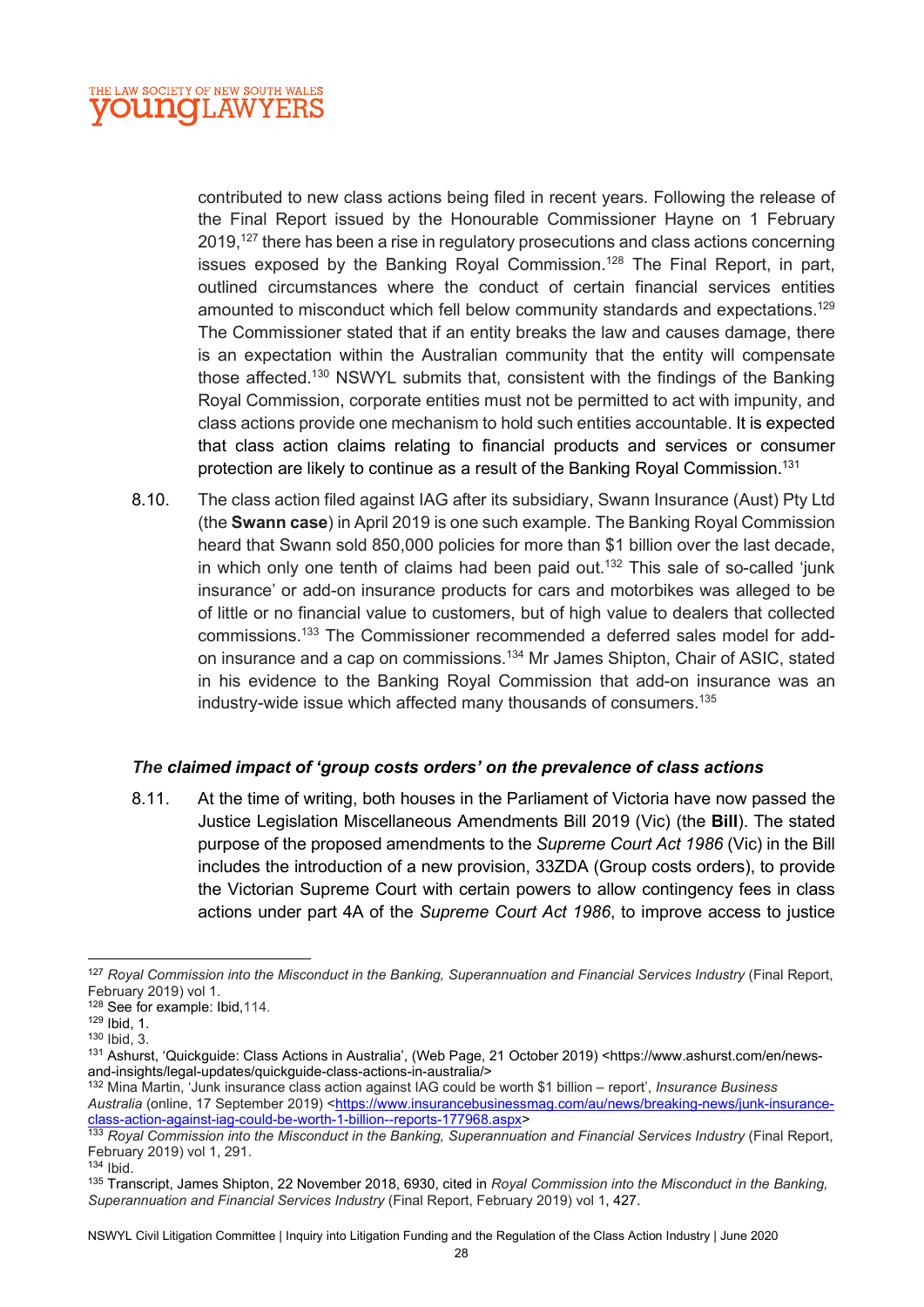

for class action plaintiffs.<sup>136</sup> The Bill was introduced following a March 2018 report by the Victorian Law Reform Commission, which recommended that law firms be permitted to charge contingency fees to allow them to recover a percentage of amounts recovered in successful Victorian class actions, to provide financial assistance to clients who may otherwise be unable to bring proceedings.<sup>137</sup> It has been suggested that the passage of the Bill (which has only occurred recently) may result in a wave of new class actions commenced in Victoria.<sup>138</sup> Nevertheless, it is unclear whether the introduction of the possibility of lawyers being able to charge contingency fees in Victoria would increase the prevalence of class actions overall or whether it would simply make Victoria a preferred jurisdiction. NSWYL submits this development should not be used as a tool to feed the myth discussed above concerning an 'explosion' in class actions.

#### 9. What evidence is becoming available with respect to the present and potential future impact of class actions on the Australian economy

9.1. Both ASIC<sup>139</sup> and the Australian Competition and Consumer Commission<sup>140</sup> have emphasised the importance of class actions as a private enforcement mechanism which takes pressure away from the regulators and allows them to allocate their resources to other priorities. Class actions are thus a valuable addition to Australia's regulatory toolset and ultimately save taxpayers from bearing the additional costs of public enforcement that would be necessary absent the availability of class actions. This can be seen as a benefit to the economy by reason of the deterrence of unlawful behaviour; the savings to the public purse; and the distribution of compensation to the plaintiffs and group members who have been wronged by unlawful conduct. However, the precise value of this is extremely difficult to quantify, and NSWYL is not aware of any attempts at quantification to date.

#### 10. The effect of unilateral legislative and regulatory changes to class action procedure and litigation funding

<sup>136</sup> Victoria, Parliamentary Debates, Legislative Council, 27 November 2019, 4589

<sup>&</sup>lt;https://www.parliament.vic.gov.au/images/stories/daily-hansard/Assembly\_2019/Legislative\_Assembly\_2019-11-27.pdf >.

<sup>137</sup> Victorian Law Reform Commission, Access to Justice - Litigation Funding and Group Proceedings, (Report, March 2018), [3.63].

<sup>138</sup> Michael Pelly, 'Victoria passes law slammed as promoting class action forum shopping', Australian Financial Review (online, 27 February 2020) <https://www.afr.com/companies/professional-services/victoria-shows-no-class-incontingency-fees-push-20200226-p544h0>.

<sup>&</sup>lt;sup>139</sup> Australian Securities and Investments Commission, Submission No 72 to the Australian Law Reform Commission, Inquiry into class action proceedings and third-party litigation funders (September 2018), [46]-[50].

<sup>140</sup> Australian Competition & Consumer Commission, Submission No 15 to the Parliamentary Joint Committee on Corporations and Financial Services, Inquiry into Litigation Funding (10 June 2020).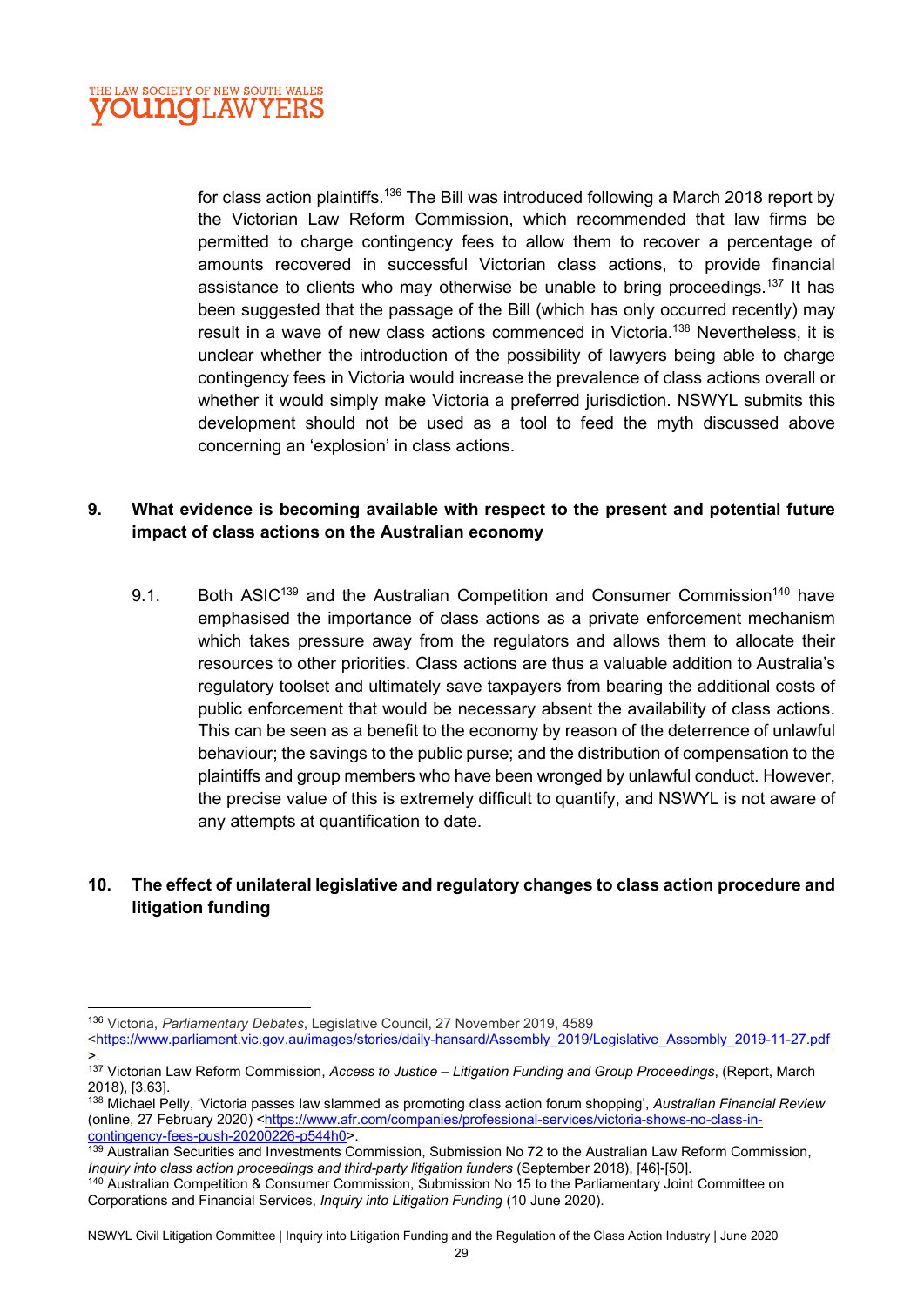

10.1. NSWYL recognises the value in national uniformity where appropriate, but also notes that Australia's federal system has served the nation well over the past 120 years by allowing states and territories to act in what they perceive to be their best interests and not compelling them to conform to a centralised norm. NSWYL supports efforts for uniformity in class action legislation and practice, but expresses concern for the paucity of reform at the Commonwealth level since the introduction of Part IVA of the FCAA (especially when compared with the amendments in Victoria to Part 4A of the Supreme Court Act 1986 (Vic)). The absence of reform has necessarily led to limited and gradual judicial interventions to ensure justice is done in the conduct of representative proceedings.

#### 11. The consequences of allowing Australian lawyers to enter into contingency fee agreements or a court to make a costs order based on the percentage of any judgment or settlement

11.1. NSWYL refers to [3.6]-[3.17] and [8.6] above.

## 12. The potential impact of Australia's current class action industry on vulnerable Australian business already suffering the impacts of the COVID-19 pandemic

- 12.1. After the Global Financial Crisis, there were a number of class actions brought on behalf of the victims of predatory investment schemes who had lost everything as a result of the crisis. Many of these class actions resulted in the recovery of at least some of the lost investments.<sup>141</sup> Most of those benefiting from the actions were consumers or small businesses. Vulnerable Australian businesses can take comfort that if the COVID-19 crisis causes them to suffer losses of this type, Australia's class action regime may help them find a remedy.
- 12.2. There has recently been a case filed by an employee who alleges that his employer took advantage of the COVID-19 situation in order to make him conduct the same amount of work for a fraction of the pay.<sup>142</sup> Class actions will permit large groups of employees to hold employers to account for this kind of misconduct.

<sup>141</sup> See, eg, Clarke v Sandhurst Trustees Limited (No 2) [2018] FCA 511; Kelly v Willmott Forests Ltd (in liquidation) (No 5) [2017] FCA 689; O'Dea & Anor v Westpac Banking Corporation [2019] NSWSC 1078; Perazzoli v Bank SA, a division of Westpac Banking Corporation Limited [2019] FCA 1707; Smith v Australian Executor Trustees Limited; Creighton v Australian Executor Trustees Limited (No. 4) [2018] NSWSC 1584; Sherwood v Commonwealth Bank of Australia (No 5) [2015] FCA 688; Richards v Macquarie Bank Limited (No 5) [2013] FCA 1442.

 $^{142}$  'Manager takes his company to court after his salary was slashed 80 per cent during the coronavirus crisis', Daily Mail, Australian Associated Press, (online, 12 June 2020) <https://www.msn.com/en-au/news/melbourne/manager-takeshis-company-to-court-after-his-salary-was-slashed-80-per-cent-during-the-coronavirus-crisis/ar-BB15kOYK>.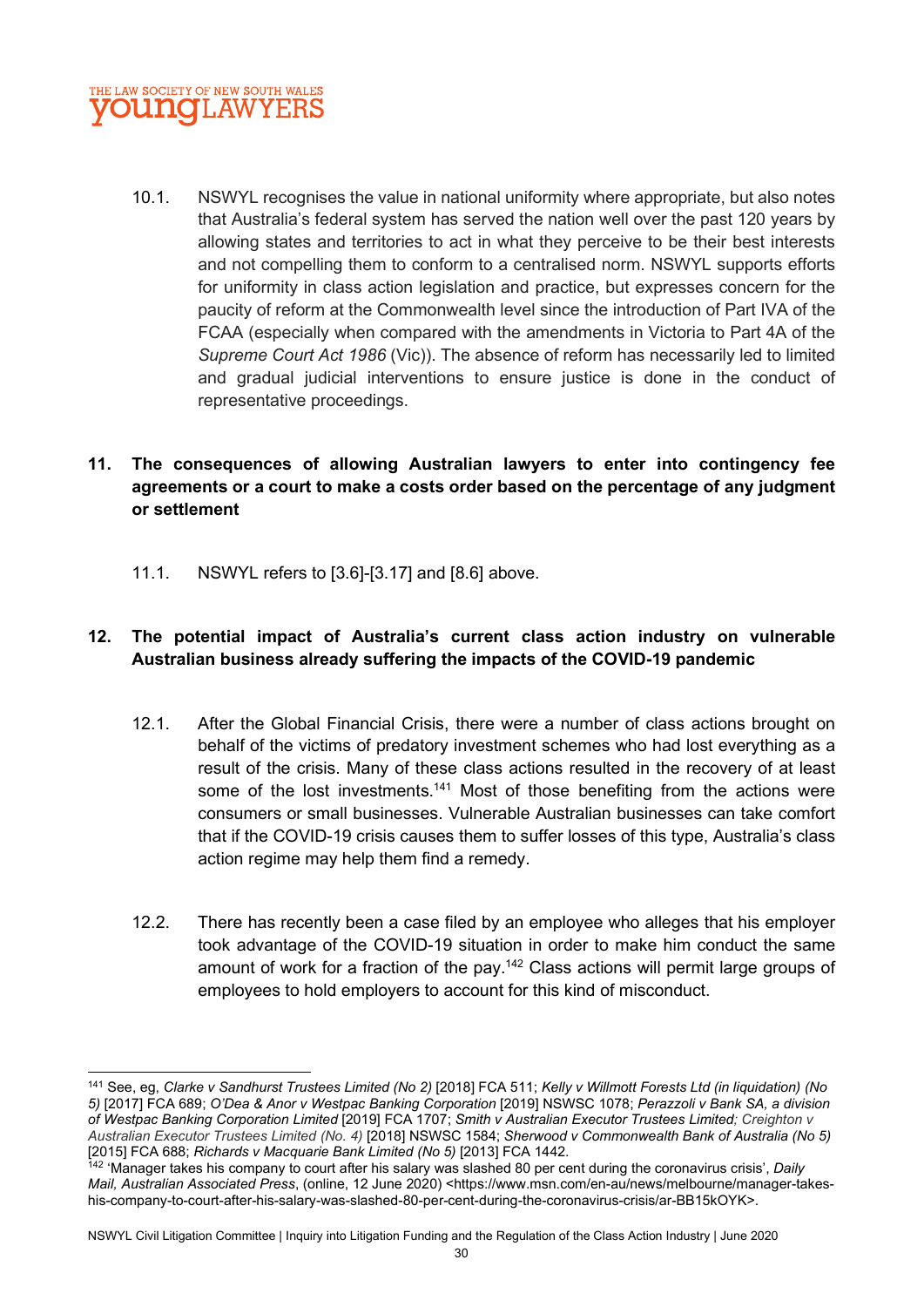## 13. Evidence of any other developments in Australia's rapidly evolving class action industry since the Australian Law Reform Commission's inquiry into class action proceedings and third-party litigation funders

- 13.1. The ALRC Inquiry considered how courts should resolve competing, duplicative class actions.<sup>143</sup> In particular, the ALRC noted the problems which arose when five separate class actions were filed against AMP following the Banking Royal Commission; four of which had been filed in the Federal Court of Australia, and one which was filed in the Supreme Court of NSW.<sup>144</sup> The Full Court of the Federal Court of Australia ultimately agreed to transfer the proceedings to the Supreme Court of NSW.<sup>145</sup>
- 13.2. NSWYL submits that the maintenance of multiple competing proceedings is problematic for three key reasons:

(a) The duplication of work is likely to increase costs, which compromises the just, quick, and cheap resolution of the real issues in dispute,<sup>146</sup> and is therefore likely to impact on fair and equitable outcomes for both plaintiffs and defendants.

(b) The existence of multiple competing duplicative proceedings in different Australian jurisdictions may require complex considerations including comity, and judges are very concerned not to interfere with the processes of other courts or veer into territory which may resemble a breach of comity.<sup>147</sup> In the process of consolidating the five proceedings commenced against AMP Limited, multiple judges emphasised that comity was of utmost importance.<sup>148</sup>

(c) Resolving the competition between proceedings requires a difficult assessment of the most suitable way in which to address issues of multiplicity. In the past, courts have chosen to not prioritise a claim on the basis that it was the first claim to be filed.<sup>149</sup> NSWYL endorses this approach as the alternative would encourage a 'race to the registry'. The first proceeding filed may not offer the best terms for group members, nor the most comprehensive claims.<sup>150</sup>

<sup>143</sup> See generally, ALRC Final Report, (n 69) Chapter 4.

<sup>144</sup> ALRC Final Report, (n 69) 122 [4.126]-[4.128].

<sup>&</sup>lt;sup>145</sup> Wileypark Pty Ltd v AMP Limited [2018] FCAFC 143, [25] (Allsop CJ).

<sup>146</sup> Civil Procedure Act 2005 (NSW) s 56; FCAA, (n 16) s 37M.

<sup>&</sup>lt;sup>147</sup> Wileypark Pty Ltd v AMP Ltd [2018] FCAFC 143, [10]-[11]; Wigmans 2019 SC Judgment, (n 24) [15], [18] (Ward CJ in Eq).

<sup>&</sup>lt;sup>148</sup> Wileypark Pty Ltd v AMP Ltd [2018] FCAFC 143, [11].

<sup>149</sup> See, eg, Wileypark Pty Ltd v AMP Ltd [2018] FCAFC 143, [18] (Allsop CJ); Perera, (n 15) [279] (Middleton, Murphy and Beach JJ); Wigmans 2019 SC Judgment, [104]–[105] (Ward CJ in Eq).

<sup>150</sup> During the special leave application to the High Court, even counsel for one of the proceedings stayed in the AMP class action conceded that being the first mover would not be determinative of which proceeding should be allowed to proceed: Transcript of Proceedings, Wigmans v AMP Limited [2020] HCATrans 052.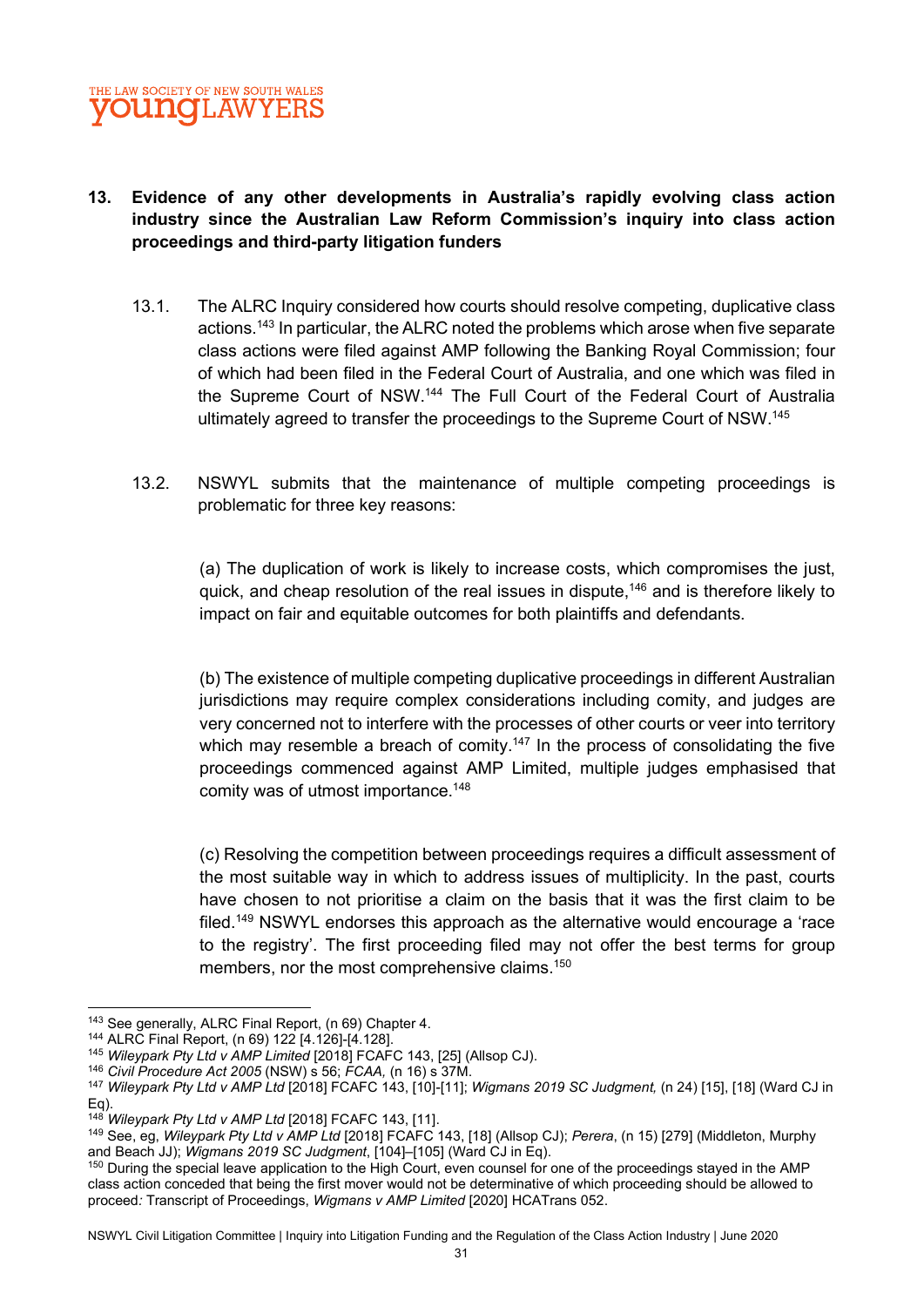

- 13.3. NSWYL notes that Bathurst CJ and Allsop CJ entered into a Protocol for Communication and Cooperation Between the Supreme Court of New South Wales and the Federal Court of Australia in Class Action Proceedings.<sup>151</sup> The ALRC concluded that other Supreme Courts with representative action regimes should consider becoming parties to this Protocol.<sup>152</sup> In April 2020, the New South Wales Supreme Court and the Federal Court of Australia sat jointly in an historic first, hearing Westpac v Lenthall [2019] FCAFC 34 and Brewster v BMW [2019] NSWCA 35.
- 13.4. Since the ALRC Inquiry, the Victorian Supreme Court has entered into a similar Protocol with the Federal Court.<sup>153</sup> NSWYL submits that the effectiveness of these protocols should be monitored, and they should especially be considered once the High Court has delivered its judgment in Wigmans v AMP Limited. NSWYL further submits that the Queensland and Western Australian Supreme Courts should consider entering into a similar arrangement with the Federal Court of Australia.

#### 14. Any other matters related to these terms of reference

- 14.1. NSWYL considers the scrutiny of class actions by the legislature, judiciary, academia, legal practitioners, media and the public to be beneficial to the development of jurisprudence and accessibility of legal procedures to the general public (and therefore, group members).<sup>154</sup>
- 14.2. NSWYL submits that, unless the Court determines it is appropriate to make a confidentiality order (only in exceptional circumstances), the Court should require the following information to accompany an application for approval of a settlement and publish the following information in the judgment approving a settlement:
	- (a) the date the proceeding commenced;
	- (b) the estimated number of group members before opt out;
	- (c) the number of valid opt outs;

<sup>151</sup> Protocol for Communication and Cooperation Between Supreme Court of New South Wales and Federal Court of Australia in Class Action Proceedings (1 November 2018).

<sup>152</sup> ALRC Final Report, (n 69) 124.

<sup>153</sup> Protocol for Communication and Cooperation Between Supreme Court of Victoria and Federal Court of Australia in Class Action Proceedings (5 June 2019).

<sup>154</sup> Caason Investments Pty Limited v Cao (No 2) [2018] FCA 527, [8]-[9] (Murphy J); Liverpool City Council v McGraw-Hill Financial, Inc (now known as S&P Global Inc) [2018] FCA 1289, [102]-[111] (Lee J); Michael Legg, 'Class Action Settlements in Australia - The Need for Greater Scrutiny<sup>7</sup> [2014] MelbULawRw 23; (2014) 38(2) Melbourne University Law Review 590.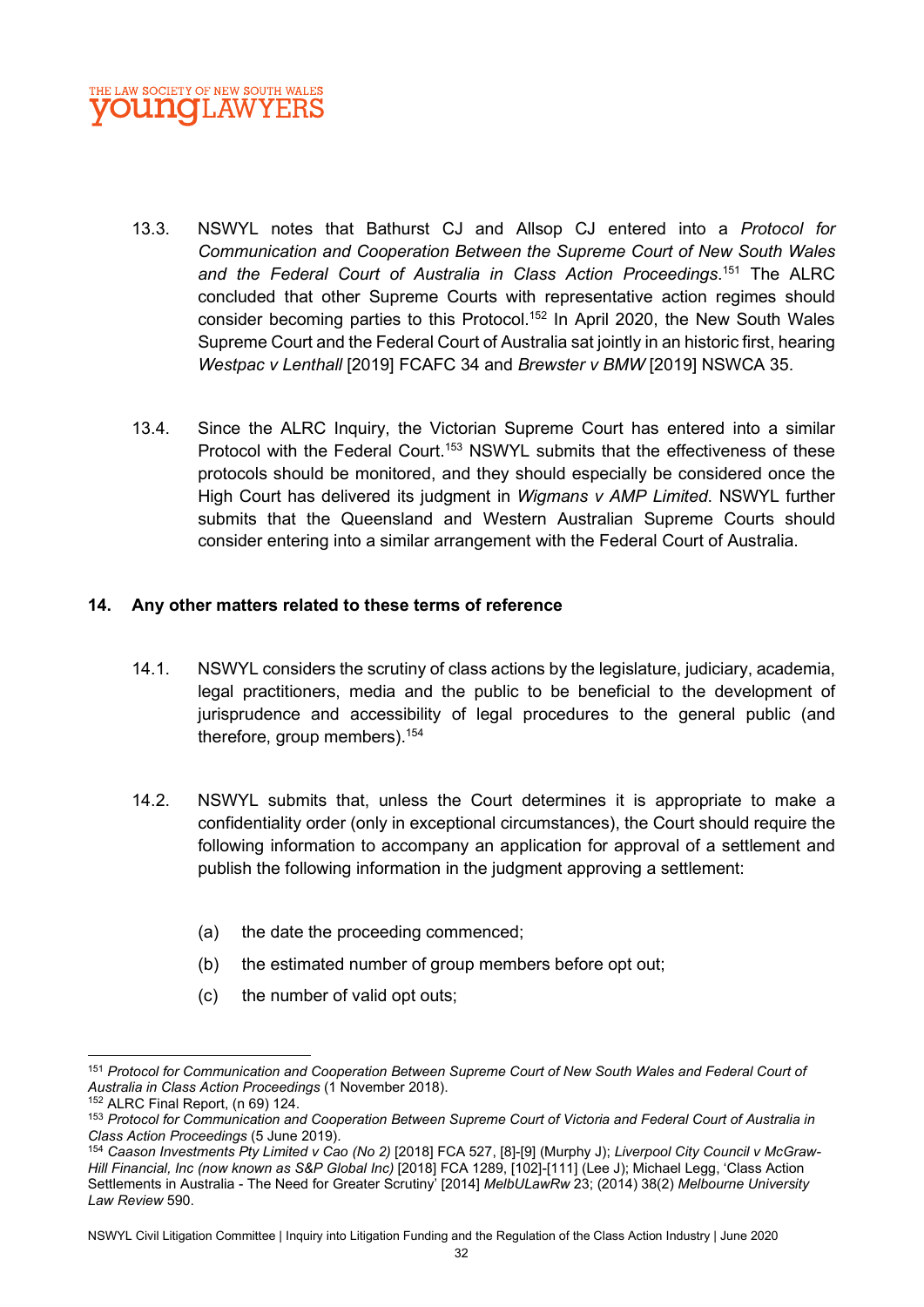

- (d) the number of registered group members;
- (e) the number of funded and unfunded group members;
- (f) the identity and location of the funder;
- (g) the amount of security for costs paid;
- (h) the estimated value of the claims at the outset and at the time of settlement;
- (i) the settlement sum and any non-monetary relief;
- (i) the funding commissions payable under funding agreements  $(\%)$ ;
- (k) the total amount of the funding commission (and % of the gross settlement sum) that the funder would be paid:
	- (i) pursuant to its contractual entitlements under the funding agreements,
	- (ii) following a funding equalisation order (if one is sought), and
	- (iii) following a common fund order (if one is sought),

as the case may be;

- (l) total costs broken down into legal fees, counsel's fees, expert fees and other disbursements;
- (m) any costs orders paid in the proceedings;
- (n) payments to lead applicants (their claims and recognition payments);
- (o) other reimbursements and payments, including pursuant to cy-près orders;
- (p) the average payment to all group members, funded group members and unfunded group members (and the % of the gross settlement sum); and
- (q) the number of group members who reached compromises, executed releases or covenanted not to sue during the class action, the estimated value of their claims and the value of such releases (aggregated and anonymised).

On approval of the settlement, or where the class action proceeds to judgment, corresponding information should be set out in the judgment.

14.3. NSWYL submits that this information increases transparency, accountability and accessibility for group members and the public.